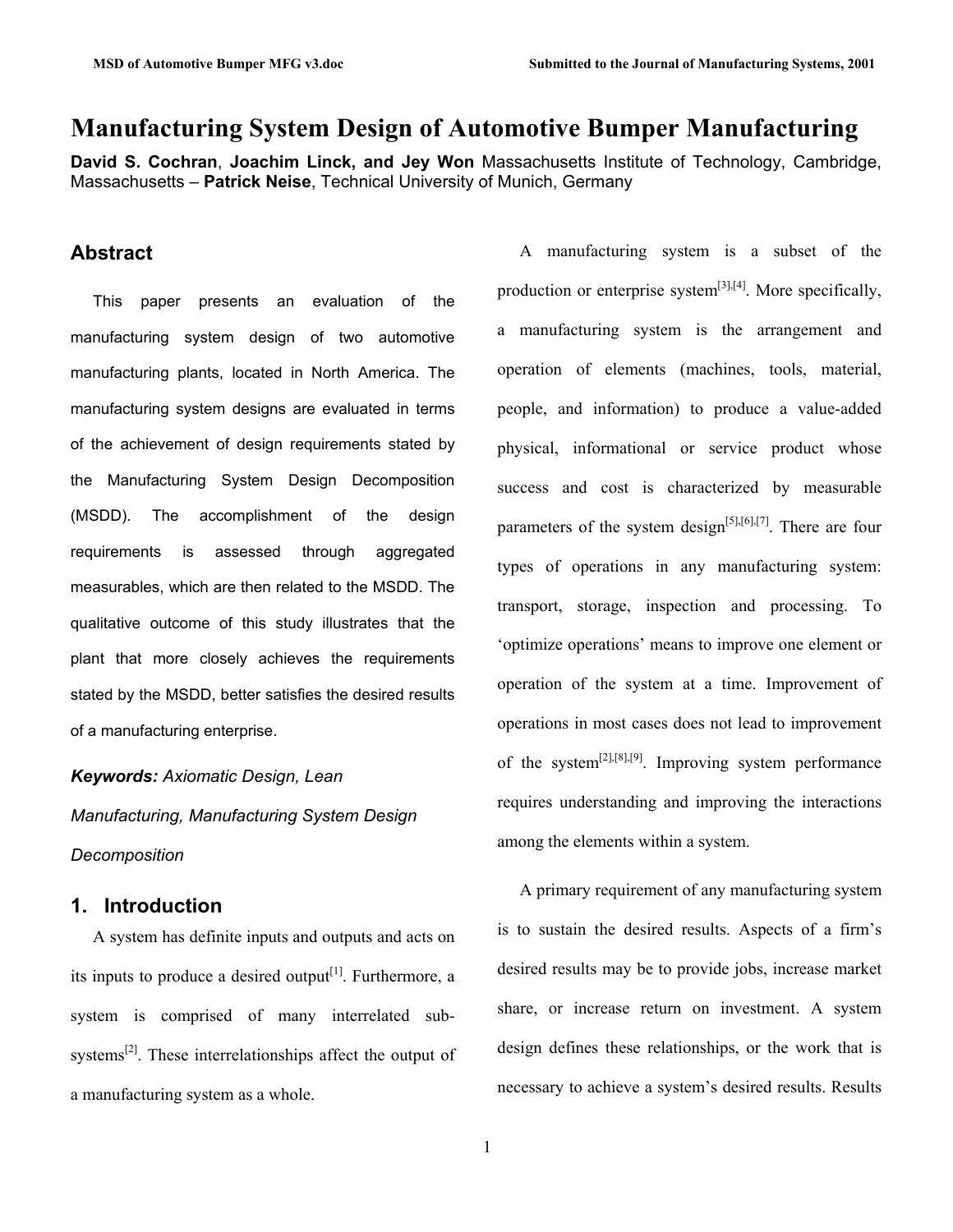are only achieved by improving the underlying interrelationships within the system that is responsible for the achievement of the desired results.

A manufacturing system design covers all aspects of the creation *and* operation of a manufacturing system to achieve the desired results. Creation includes the physical arrangement of equipment, equipment selection, work loop design (manual and automatic), standardized work procedures, etc. The result of the creation process is the factory as it looks during a shut down. Operation includes all aspects, which are necessary to run the created factory.

A manufacturing system design may also be thought of as an enabler to reduce cost. To reduce true cost in a manufacturing enterprise requires a system design that enables the elimination of true waste. To eliminate waste, a system must be designed to expose waste. Many companies have attempted to target areas within their companies for waste reduction only to find waste reemerging in another part of the business. (See the seven wastes defined by Ohno: overproduction, conveyance, inventory, waiting, processing, motion and correction<sup>[10]</sup>) Reducing waste outside of the context of a system design can be an arbitrary, wasteful activity.

This paper illustrates how to use the Manufacturing System Design Decomposition (MSDD) framework to evaluate manufacturing system designs $[4]$ , $[11]$ . In particular, the MSDD is used to evaluate the design of two automotive component-manufacturing plants located in North America. In addition, the paper demonstrates how the application of the MSDD has assisted system designers to improve the performance of one of the plants studied.

## **2. The Manufacturing System Design Decomposition Framework**

#### **2.1 Motivation**

Various theories for the design and operation of manufacturing systems have been advanced to rationalize the system design process. Fundamentally, many provide a framework to relate tools for the design and operation of manufacturing systems<sup>[12],[13],[14],[15]</sup>. An essential aspect of the MSDD is the de-emphasis on the tools and methods with a focus upon understanding the relationships between the requirements and the means (e.g. tools and methods). Tools and methods, in the absence of functional understanding, do not explicitly connect the means to the system's overall requirements. Within manufacturing systems, it is argued that effective management necessitates a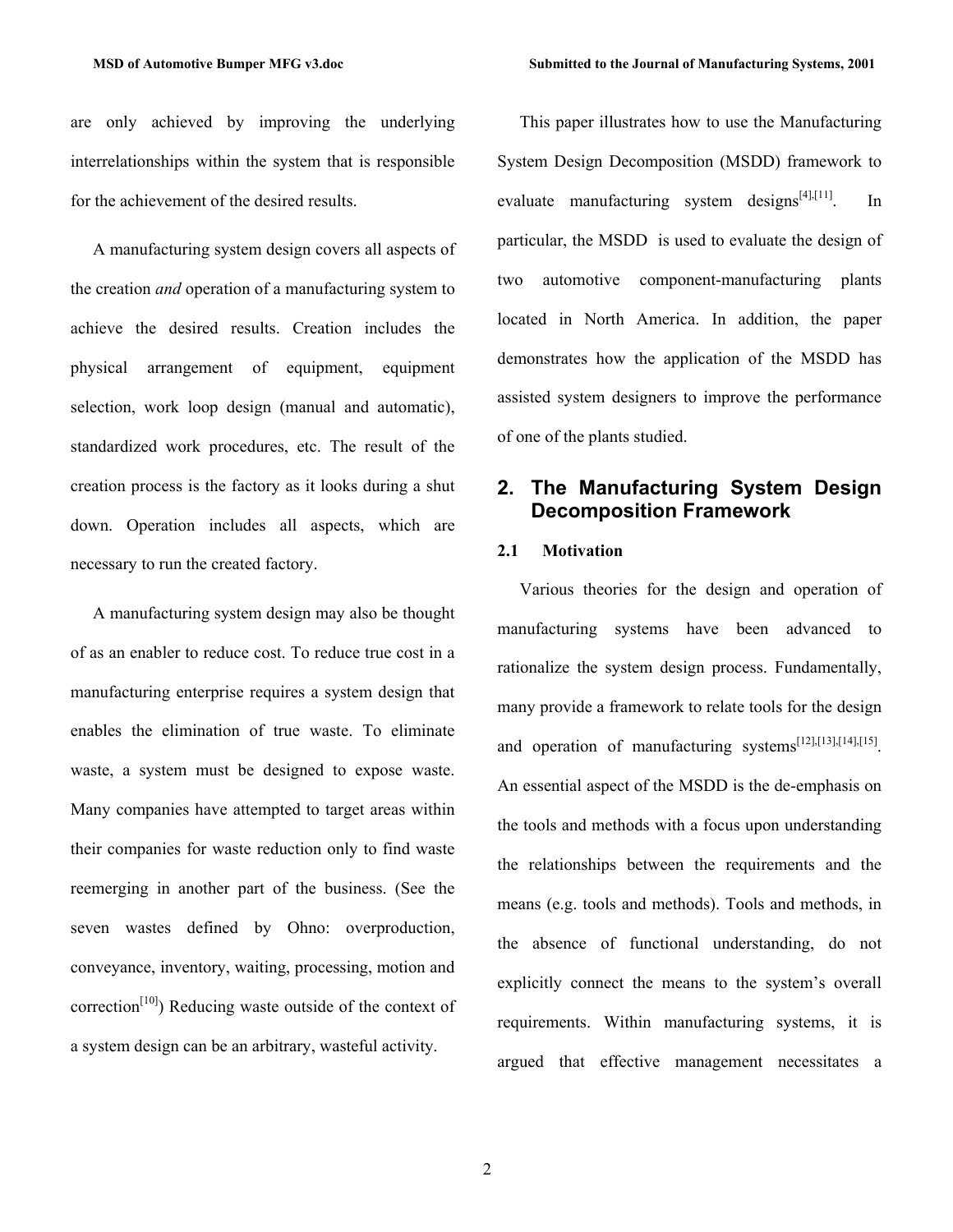framework that systematically balances requirements with the means to achieve them $[14]$ .

The primary objective of the MSDD is to provide a structured approach for the design of manufacturing systems through the definition of design requirements and the means of achievement. These requirements are decomposed from a broad or high level to a detailed level of operational activities. The MSDD attempts to satisfy the following requirements of a system's design:

- 1. To clearly separate requirements from the means of achievements.
- 2. To relate high-level goals and requirements to low-level activities and decisions, thus allowing designers to understand how the selection of manufacturing solutions impacts the achievement of the requirements of the manufacturing system.
- 3. To portray and limit the interactions among different elements of a system design.
- 4. To effectively communicate the decomposition of requirements and means for an organization, so that manufacturing system designers have a roadmap to achieve the "strategic" objectives of an organization $^{[16]}$ .

In order to satisfy the above requirements, the MSDD was developed using Axiomatic Design—a methodology that has been developed by Suh to provide a structured approach for the generation and selection of good design solution  $[17]$ , $[18]$ .

#### **2.2 Axiomatic Design**

Design may be described by the continuous interplay between *what* we want to achieve and *how* we want to achieve it. Design requirements are always stated in the *functional domain*, whereas the solutions are always defined in the *physical domain*. More formally, design may be defined as the creation of synthesized solutions that satisfy perceived needs through the *mapping* between the requirements in the functional domain and the solutions in the physical  $domain<sup>[17]</sup>$ .

The Axiomatic Design methodology focuses a designer on first determining the requirements of a design, which are stated in terms of the Functional Requirements (FRs) of a design. A designer then chooses the Design Parameters (DPs) to satisfy the stated FRs (requirements). By separating the functional space from the physical space, the design requirements are defined in a solution-neutral environment without any preconceived notion of a physical solution in mind. Axiomatic Design thus guides a designer to solve a particular Functional Requirement by the selection of a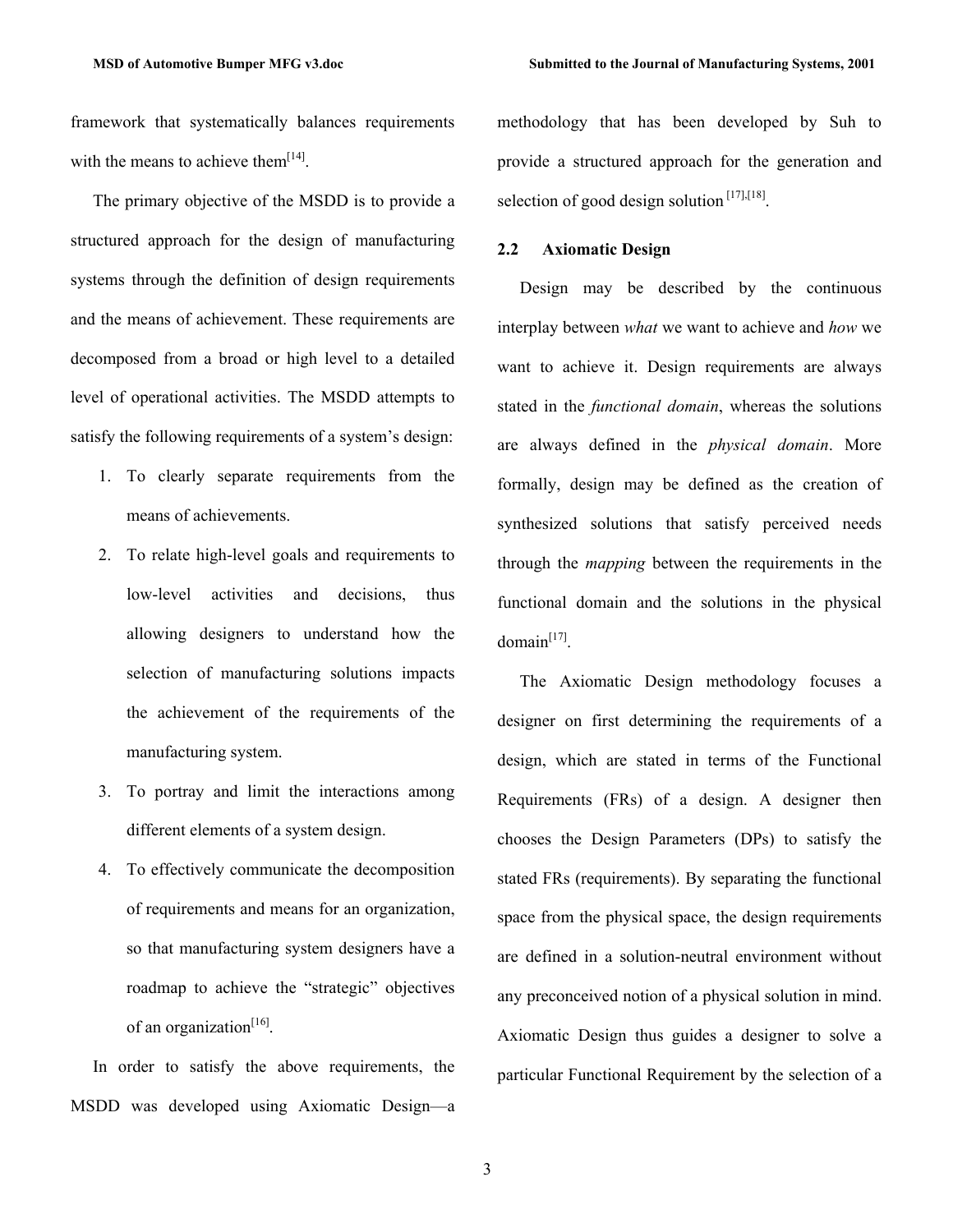specific means (DP), rather than focusing on just the means themselves. The design process is illustrated in Figure 1 where DPs in the physical domain are chosen to satisfy FRs in the functional domain.



*Figure 1*  **Representation of the design process** 

In part, Axiomatic Design is a process of determining the DPs to satisfy the FRs. Since different physical designs can achieve the same customer needs, Axiomatic Design uses the following two axioms to select the best set of possible design parameters:

- 1. Independence Axiom: Maintain the independence of the FRs through the selection of DPs. In other words, the solution set of DPs is chosen to satisfy the FRs so that the FR implementation is independent (i.e. – one-toone relationship, or uncoupled).
- 2. Information Axiom: Minimize the information content of the design. In other words, simpler designs are better than complex designs. Among alternatives, the design with the DPs

that have the highest probability to meet the FRs, within tolerances, is the best.

The process of decomposition establishes a design hierarchy based upon the selection of DPs to satisfy the FRs at increasingly refined levels of detail. To advance to the next level of detail in a decomposition requires the fulfillment of the Independence Axiom. Once a set of DPs has been determined at one level of decomposition, the next step is to decide if further decomposition to another level of FRs and DPs is necessary.

In Axiomatic Design, the relationships between the FRs and DPs are represented in either vector or graphical form. In graphical form, an off-axis arrow from an FR-DP pair to another FR represents the influence of that DP upon the other FR. The decomposition, or mapping process, is depicted in Figure 2 below.



*Figure 2*  **Mapping the FRs to the DPs**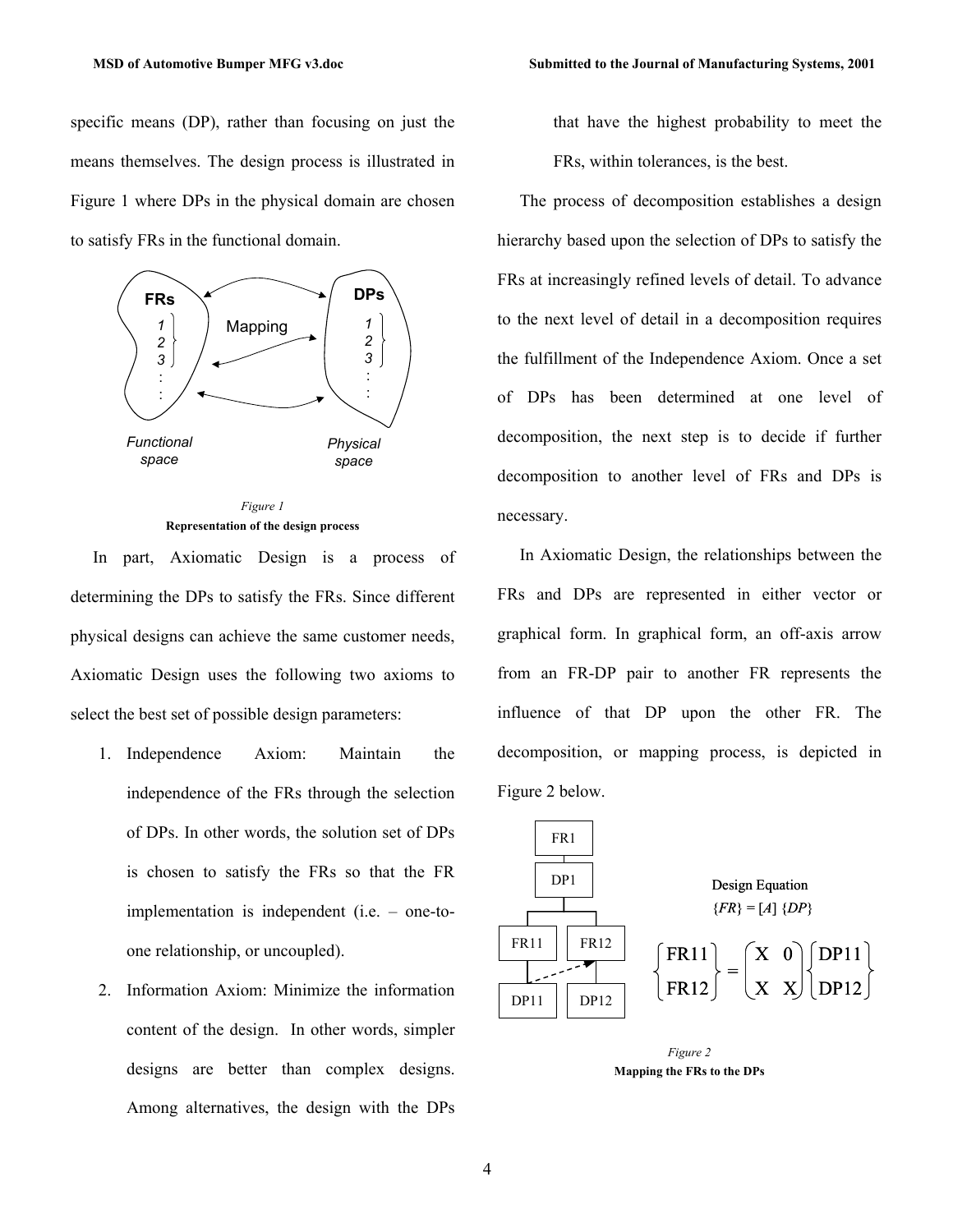Both uncoupled and partially-coupled (decoupled) designs are said to satisfy the requirement of functional independence<sup>1</sup>, as stated by the Independence Axiom. An uncoupled design, the best type of design, is defined as the case where one DP affects only one FR. A partially-coupled design also satisfies the Independence Axiom. In order to satisfy the Independence Axiom, the DPs must be implemented in a particular order. The order is based upon the level of the DP's influence on the FRs. In other words, the sequence is based on choosing the DP that affects the most FRs first, followed by the DP that affect the second-most FRs, and so on. The specific implementation sequence results in a physically implementable system design that does not require iteration to achieve the desired FRs. Within Axiomatic Design convention, the implementation sequence is graphically represented by a left-to-right ordering so that the DP that affects the most FRs is on the left (ref. Figure 2). The required steps for the Axiomatic Design process can therefore be summarized by Figure 3.

1



**Simplified Axiomatic Design decomposition Process**

The determination of design solutions is a creative process that requires content knowledge of the subject. Axiomatic Design provides a methodology to structure one's thinking during the design process, and provides a logical approach to defining the functional requirements (FRs) and the means of achievement (DPs).

#### **2.3 The Manufacturing System Design Decomposition**

Based on the Axiomatic Design methodology, the MSDD currently defines the foremost requirement for any manufacturing system as 'maximization of longterm return on investment.' The DP for this requirement was determined to be the design of the manufacturing system. This requirement is then decomposed into three sub-requirements: maximize sales revenues, minimize production cost, and minimize investment over the manufacturing system's lifecycle. Accordingly, DPs are selected to satisfy the given Functional Requirements and the Independence Axiom.

<sup>&</sup>lt;sup>1</sup> Functional independence should not be confused with *physical* integration, which is often desirable as a consequence of Axiom 2. Physical integration without functional coupling is advantageous, since the complexity of the product is reduced.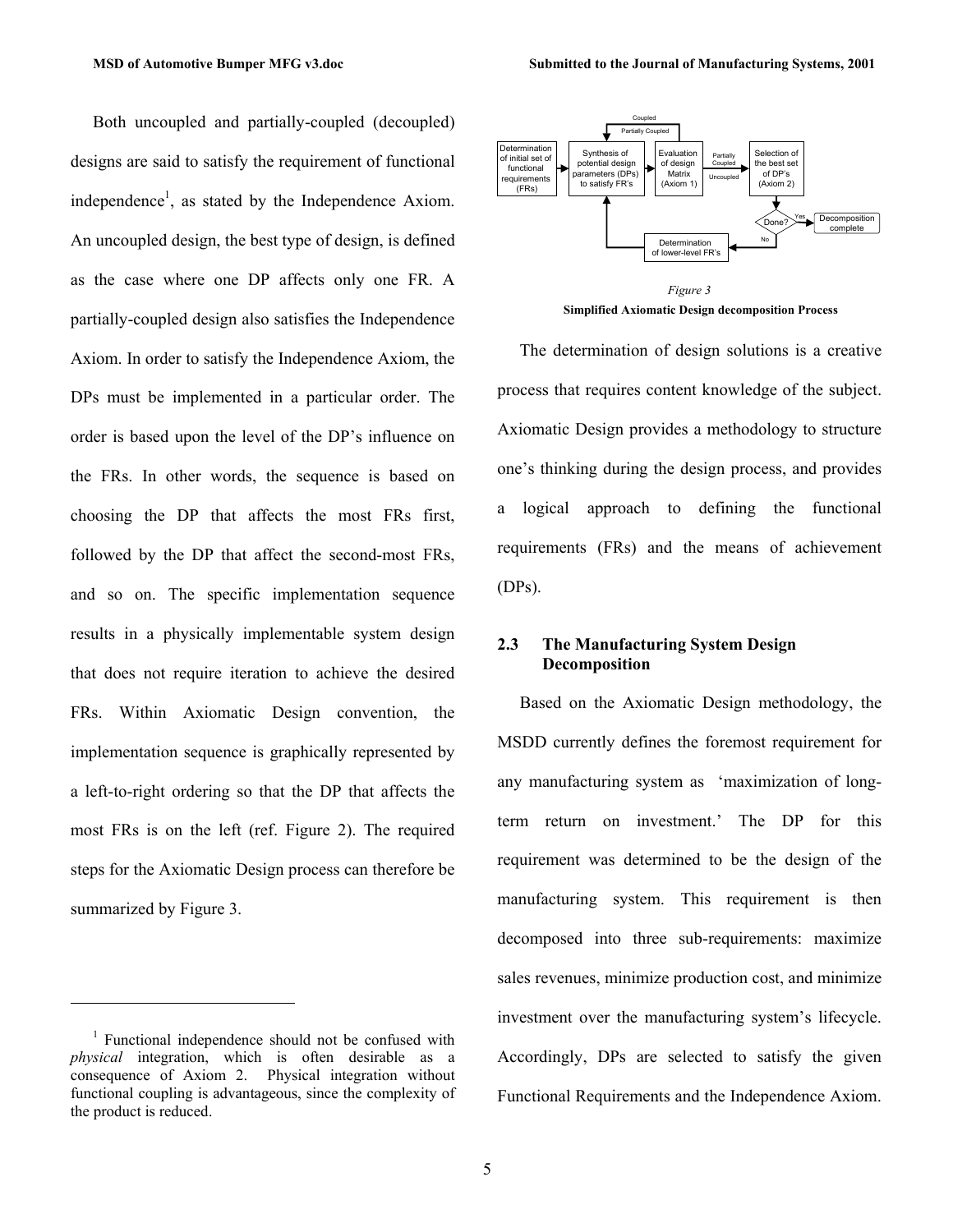Figure 4 illustrates the first two levels of decomposition.





Each of these three DPs is then decomposed into FRs and DPs at the next lower level. At this next level, the FRs are organized into six different branches (1: Quality, 2: Identifying and Resolving Problems, 3: Predictable Output, 4: Delay Reduction, 5: Operational Costs and 6: Investment). The decomposition process continues through succeeding levels until activities and decisions reach an operational level of detail. The basic structure of the MSDD is presented in Figure 5. The entire Manufacturing System Design Decomposition is included in Appendix A.





Underlying the MSDD is the philosophy that a system cannot be improved if it is not stable<sup>[2]</sup>. A 'stable' manufacturing system design is defined as producing every shift:

- 1. The right quantity
- 2. The right mix
- 3. Shipping perfect-quality products on-time to the customer

In addition, the manufacturing system must enable people to achieve the above requirements:

- 4. In spite of variation or disturbances that act on the system
- 5. While rapidly recognizing, reacting to, and correcting problem conditions in a standardized way
- 6. Within a safe, ergonomically sound working environment

Once the system has been designed to be stable, cost reductions can be achieved by eliminating waste within

6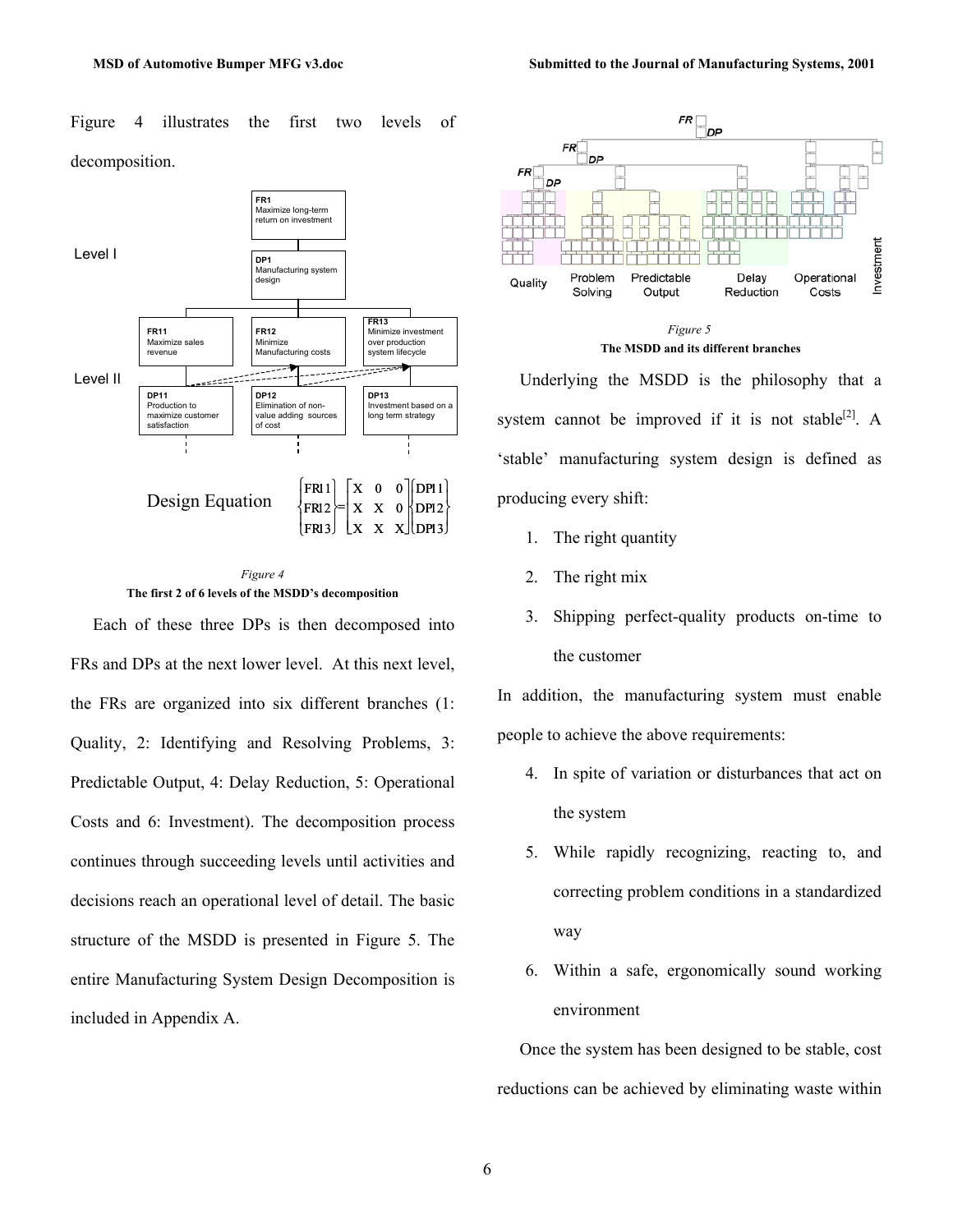the context of the stable system design. In short, the objective of the MSDD is to provide a design framework that enumerates the requirements and means necessary to achieve a stable and improvable manufacturing system design that is based on a logical, science-based foundation.

As a partially-coupled design, the MSDD states that *stable* manufacturing system design is dependent upon the correct implementation sequence, as reflected by the left-to-right ordering of the MSDD's branches. The significance of the implementation sequence, for example, describes why reducing cost (i.e. Operational Cost branch) without consideration of Quality, Problem Identification & Resolution, Predictable Output, and Delay Reduction will not have sustainable long-term cost reduction impact. Inherent in the creation of the MSDD is the concept that all sources of variation can be reduced through system design. These sources of variation not only pertain to disturbances in equipment processes, but to variations such as in methods (e.g. problem solving), materials (e.g-purchased parts), and planning (e.g.-part flow logistics).

As a consequence of giving equal importance to the requirements, the means, and the logical dependencies between them, the MSDD creates a holistic, systemsview for understanding the design relationships necessary for any manufacturing system. The MSDD helps structure and communicate manufacturing problems in a way that gives clear reasons (requirements) for the solutions being implemented $[19]$ . Through the Axiomatic Design decomposition approach, the MSDD focuses on selecting the appropriate means to support the functional requirements, rather than aimlessly implementing best practices or using rules that are thought to be universally applicable<sup>[20]</sup>. Furthermore, the MSDD incorporates sources from industry and literature such as Shewart and Deming's quality framework $[21]$ , Shewart's idea of assignable and common cause<sup>[22]</sup>, and Gilbreth's ideas on wasted human motion<sup>[23]</sup>. The MSDD attempts to encompass and codify all these ideas into one coherent framework.

## **3. Description of two Automotive Supplier Plants**

The plants studied for this manufacturing system design evaluation contrasts two different automotive supplier plants, which produce plastic fascias for automobile bumpers. Data from each plant were gathered through a series of site visits by the authors. In general, the production of the bumper fascias requires 3 basic operations: injection molding, painting and assembly. These processes are the same for both of the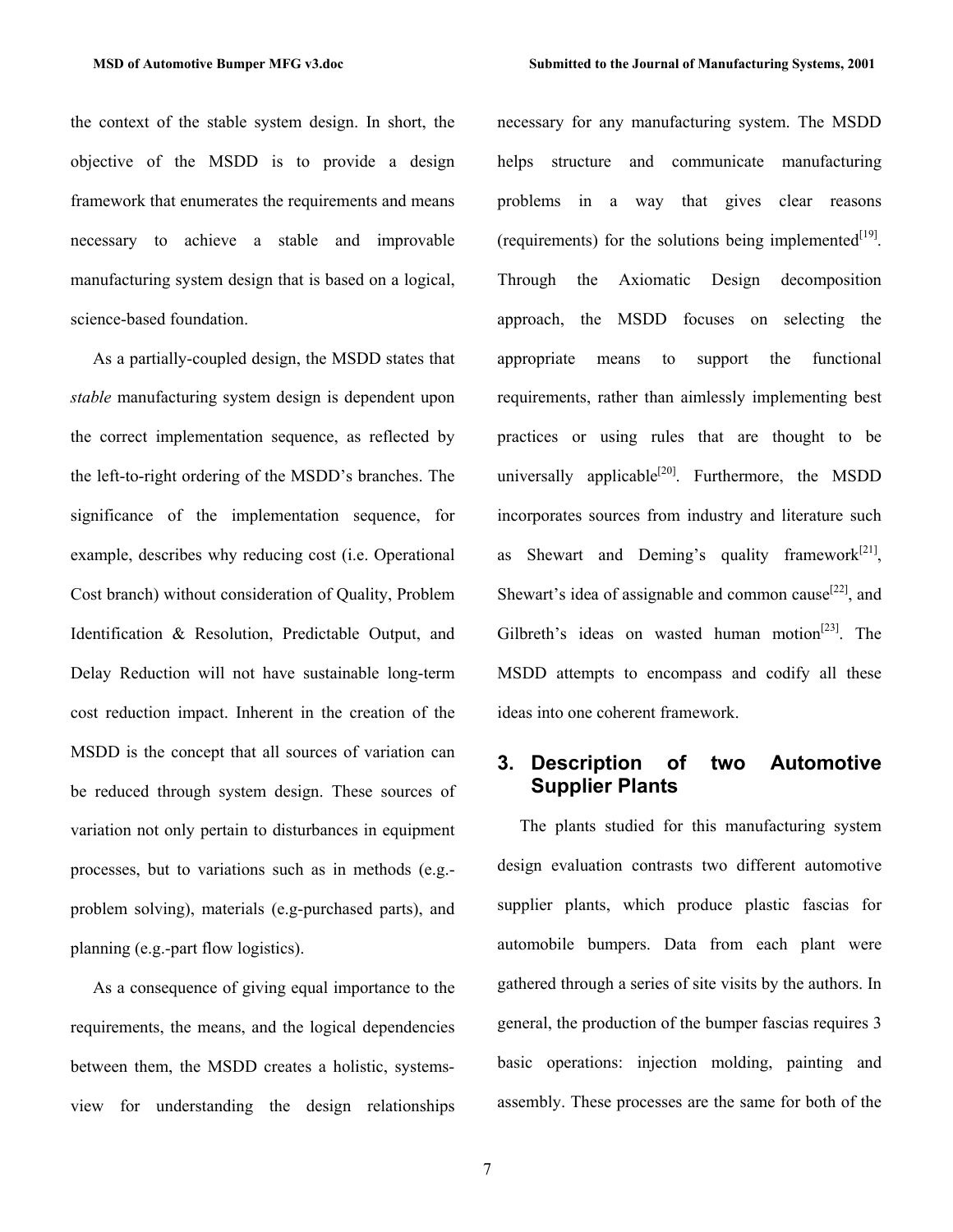plants studied here. The following sections present an overview of each plant's general operating environment.

#### **3.1 Description of Plant A**

Plant A produces an average daily volume of approximately 7500 bumper fascias. The machines are grouped into departments based upon the manufacturing process being performed. Seventeen injection molding machines feed one high-speed paint line, which supplies the painted fascias to 10 assembly stations (Figure 6). Between departments, parts are stored in an automated storage and retrieval system (AS/RS). These racks are transported throughout the plant by automated guided vehicles (AGV's) or via an overhead conveyor system.



**Material flow in plant A** 

Plant A operates 5 days a week in three, eight-hour shifts to supply fascias to three external customers, which operate five days a week with two, nine-hour shifts. Of particular note is the average first-timethrough yield, in paint, of 82% with variation between 25% and 95%.

Plant A receives several types of electronic production information from its customers: daily requirements, a ten-day forecast and a five-day schedule. Scheduling information is translated into production schedules for every department through cross-checking with the amount of unpainted and reworked parts available in the AS/RS. Due to high variability in paint and shipping delays, the schedules are changed frequently during a shift.

The primary focus of manufacturing performance is on the reduction of direct labor as a means to reduce manufacturing cost. Labor efficiency is measured by a performance ratio calculated from the ratio of CWS time (Current Work Standard) divided by the actual time worked.

> *CWS time parts produced \* CWS* = *Actual time worked CWS time Performance ratio* =

The CWS time is calculated by multiplying the number of parts produced during a shift at an operation by the current work standard (CWS), which defines the standard processing time based upon industrial engineering time standards. The area manager's and the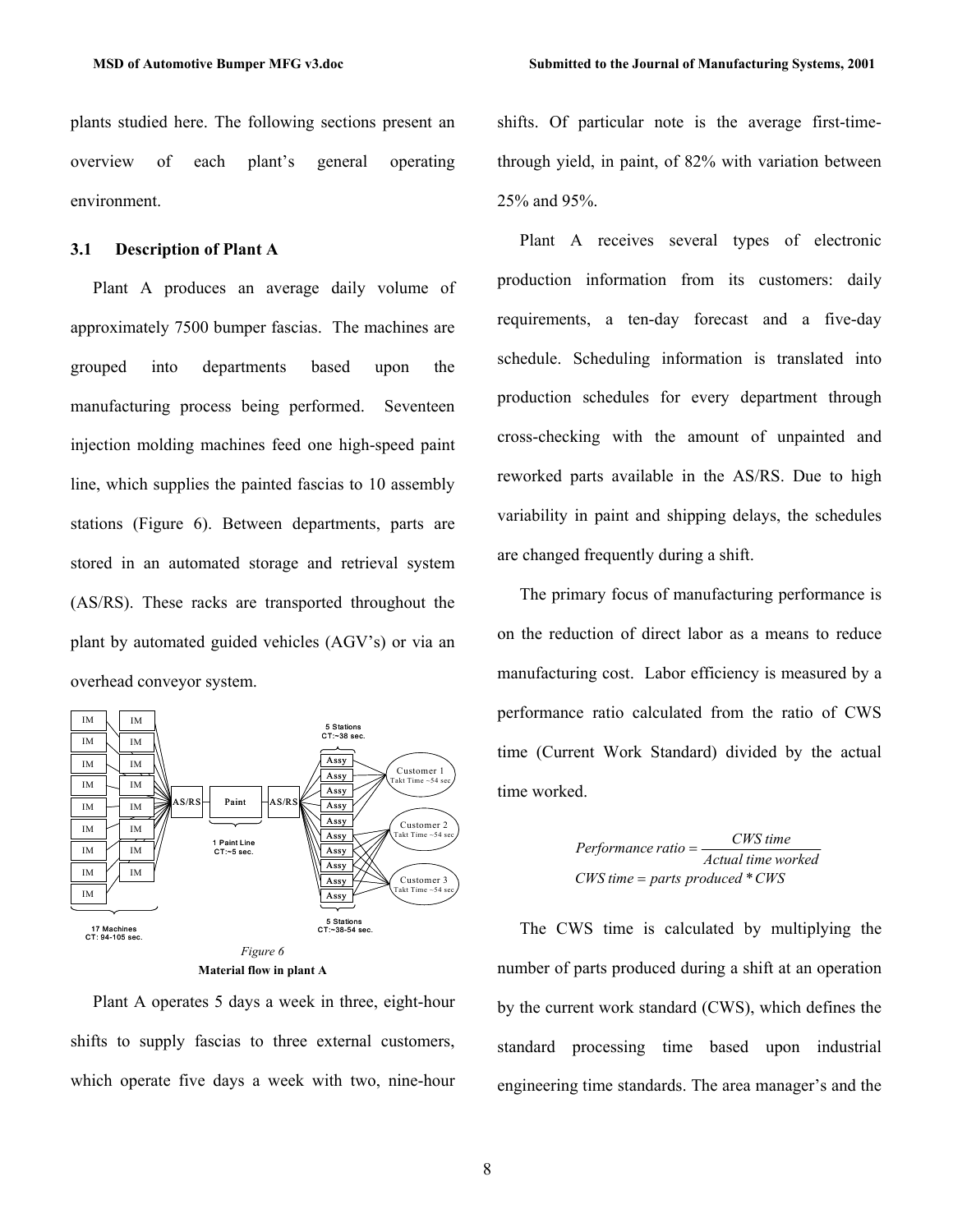plant manager's performance is gauged on this labor (or production efficiency) measure. This measure does not reward the management of the plant to produce the right quantity and right mix of parts based on customer consumption.

#### **3.2 Description of Plant B**

On a daily basis, plant B produces six different fascias and supplies about 4200 parts to final automobile assembly. As shown in Figure 7, the plant consists of two main areas: the injection molding area and the paint area. Five injection molding machines feed the standard work in process (SWIP) area in injection molding. The SWIP area supplies parts to both paint-assembly systems. Each paint line operates at a cycle time of 23 seconds, which equals 46 seconds for each painted pair of bumpers. The parts are assembled at the end of each paint line.





Plant B operates 5 days a week in two, nine-hour shifts to deliver bumper fascias to one of the two final automobile assembly lines, which also run two, ninehour shifts daily. Of particular note is the average firsttime through yield, in paint, of 95%.

Assembly Line Control (ALC) issues daily build schedules based on the true demand requirements in final auto assembly. When orders are processed in auto body painting the part types and colors are communicated to both the paint systems and delivery shipping via "one-time-use-kanban". The paint lines receive this information in order to determine part colors. The shipping area obtains the same kanban for in-sequence delivery to final assembly. Injection molding is scheduled by kanban as well.

Plant B focuses on operating and improving a system design that simultaneously achieves the requirements of quality, responsiveness, delivery and cost as defined by the MSDD. Personnel in plant B collect various measures including percent delivery to takt time<sup>2</sup>, overtime, repaired parts, plant and non-plant

l

 $2$  Takt time is defined as the time necessary to produce one piece of product. This time is equivalent to the total available working time divided by the required production quantity. Note that takt time is not the same as cycle time.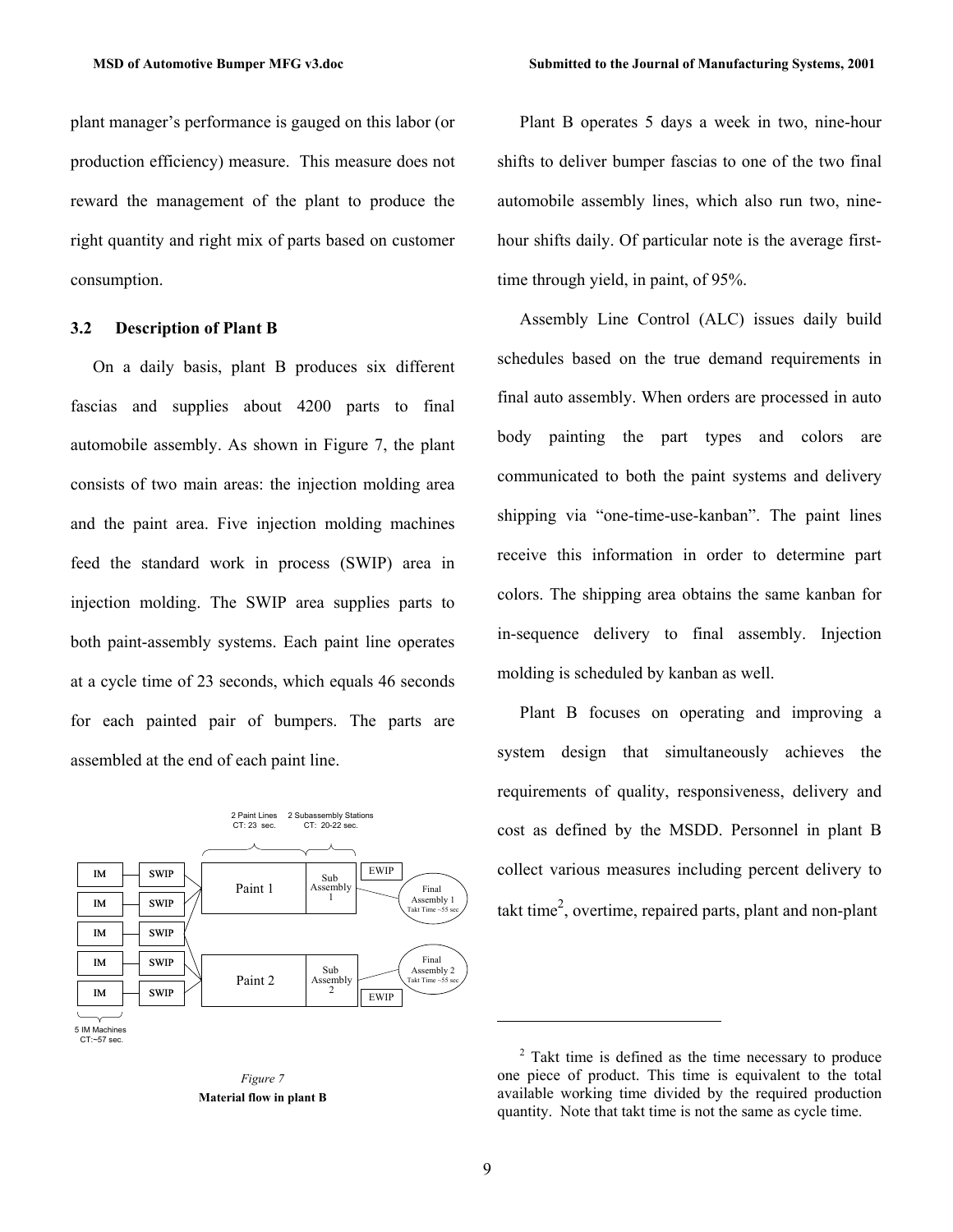fault scrap, standard work in process levels, and results of improvement activities.

The evaluation of these metrics is used to identify the reason for non-satisfactory performance of the plant and to calculate the operation cost. Solutions for the identified problems are then determined. The measures reward management *and* production workers to produce the right quantity and right mix of parts based on customer consumption.

## **4. Evaluation of Plants**

#### **4.1 Motivation**

Traditionally, performance measures have been used to evaluate the overall performance of manufacturing systems. Typically, these measurables evaluate aspects such as floor area, inventory, capital investment, and direct labor. In any industry, performance of the manufacturing system is closely linked to the long-term sustainability of the enterprise. In this respect, the MSDD has taken a systemic perspective into manufacturing system design and evaluation. Within the framework of the MSDD, a well-designed manufacturing system should achieve high performance in *both* quantifiable and non-quantifiable measures, and not just 'optimally' along financial measures. For this reason, this case study seeks to determine whether there is a relationship between superior achievement of the FRs and superior performance of the plant as observed by a set of traditional performance measures.

#### **4.2 Evaluation of Manufacturing System Design using the MSDD**

In the following sections the general performance of each plant's manufacturing system will be assessed along with a set of measurables. Appendix B explains the method to normalize these measures. In short, the evaluation of the manufacturing systems is based only on the leaf FRs, i.e. the FRs that are not decomposed any further. The 42 leaf FR-DP pairs used in the evaluation are shaded in gray in Figure 8.





The evaluation approach adheres to the principles of Axiomatic Design, where the higher-level FRs are only satisfied if the lower level FRs have been achieved. The evaluation results will be explained through the discussion of the key FRs that have not been fulfilled. The complete evaluation of the FRs is shown in Appendix C.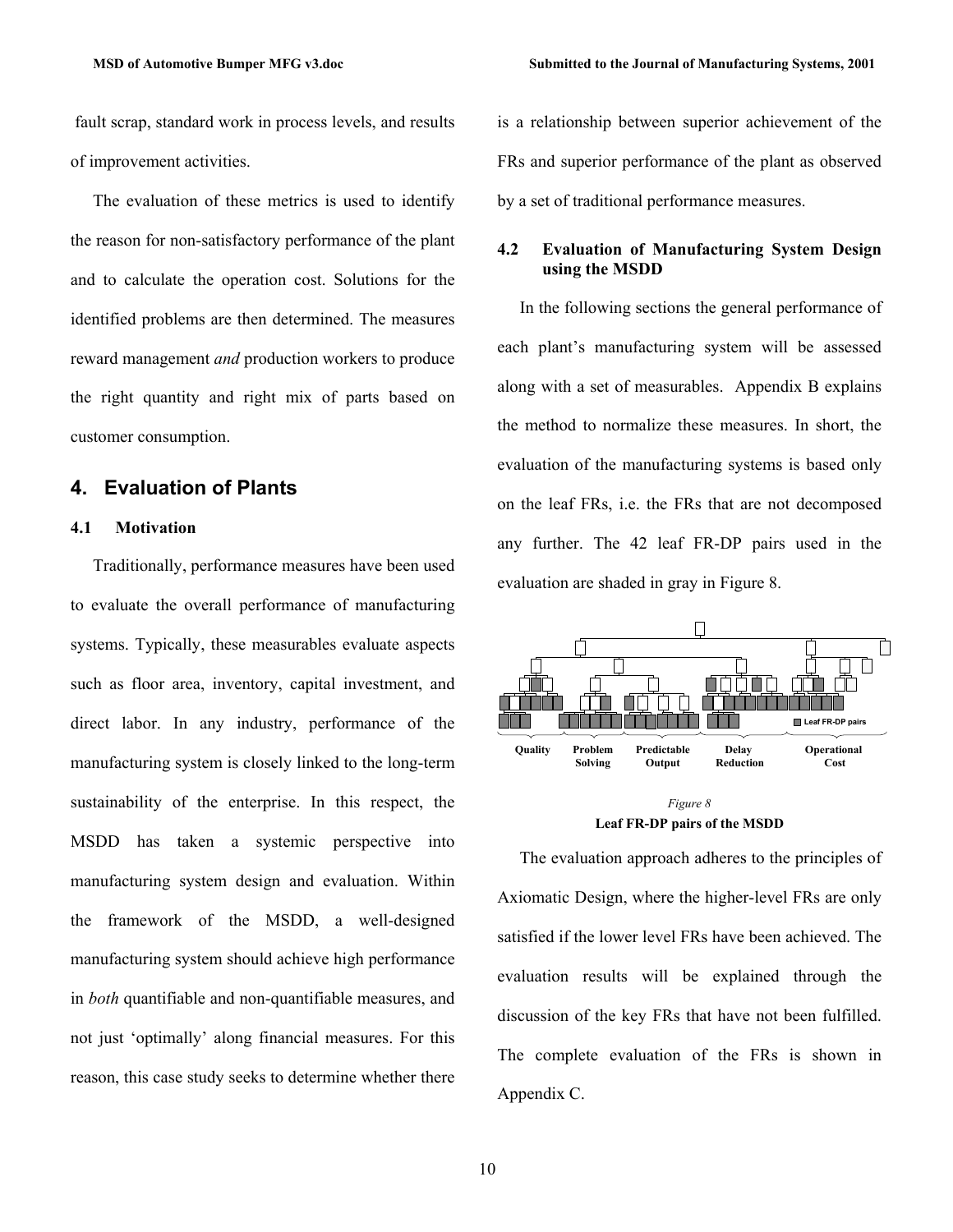#### **4.3 Overall MSDD Evaluations**

#### **4.3.1 Plant A MSDD Evaluation**

A summarized overview of the FRs achieved in plant A is shown in Figure 9. Among the 42 leaf-level FR-DP pairs, there are 6 very poor, 16 poor, 13 moderate, and 7 good scores. Within each branch, the breakdown of scores indicates performance of the manufacturing system in the poor-to-moderate region.



#### *Figure 9* **Overall evaluation of plant A**

Overall the performance of plant A is poor-tomoderate. The evaluation also highlights the observation that within many branches of the MSDD, the performance of the plant varies widely.

#### **4.3.2 Plant B MSDD Evaluation**

A summarized overview of the FRs achieved in plant B is provided in Figure 10. Among the 42 leaflevel FR-DP pairs, there are 1 moderate, 16 good, and 25 very good scores. Within each branch, the breakdown of scores indicates performance of the manufacturing system is firmly in the good-to-very good region.



|                        | <b>Evaluation Scores of Leaf FRs</b> |      |          |      |           |  |
|------------------------|--------------------------------------|------|----------|------|-----------|--|
|                        | Very Poor                            | Poor | Moderate | Good | Very Good |  |
| Quality                |                                      |      |          |      |           |  |
| <b>Problem Solving</b> |                                      |      |          |      |           |  |
| Pred. Output           |                                      |      |          |      |           |  |
| <b>Delay Reduction</b> |                                      |      |          | Ⴌ    |           |  |
| Oper. Costs            |                                      |      |          |      |           |  |
| <b>Totals</b>          |                                      |      |          |      |           |  |

#### *Figure 10* **Overall evaluation of plant B**

Of the 42 FR-DP pairs evaluated, forty-one showed good-to-very good performance. The evaluation illustrates plant B's superior fulfillment of the FRs relative to Plant A.

#### **4.4 Design and Measurement Relationship**

The data in Table 1 compares the overall operations for injection molding, paint and assembly of both plants. A breakdown of the normalized measures for each of the individual areas is provided in Appendix D.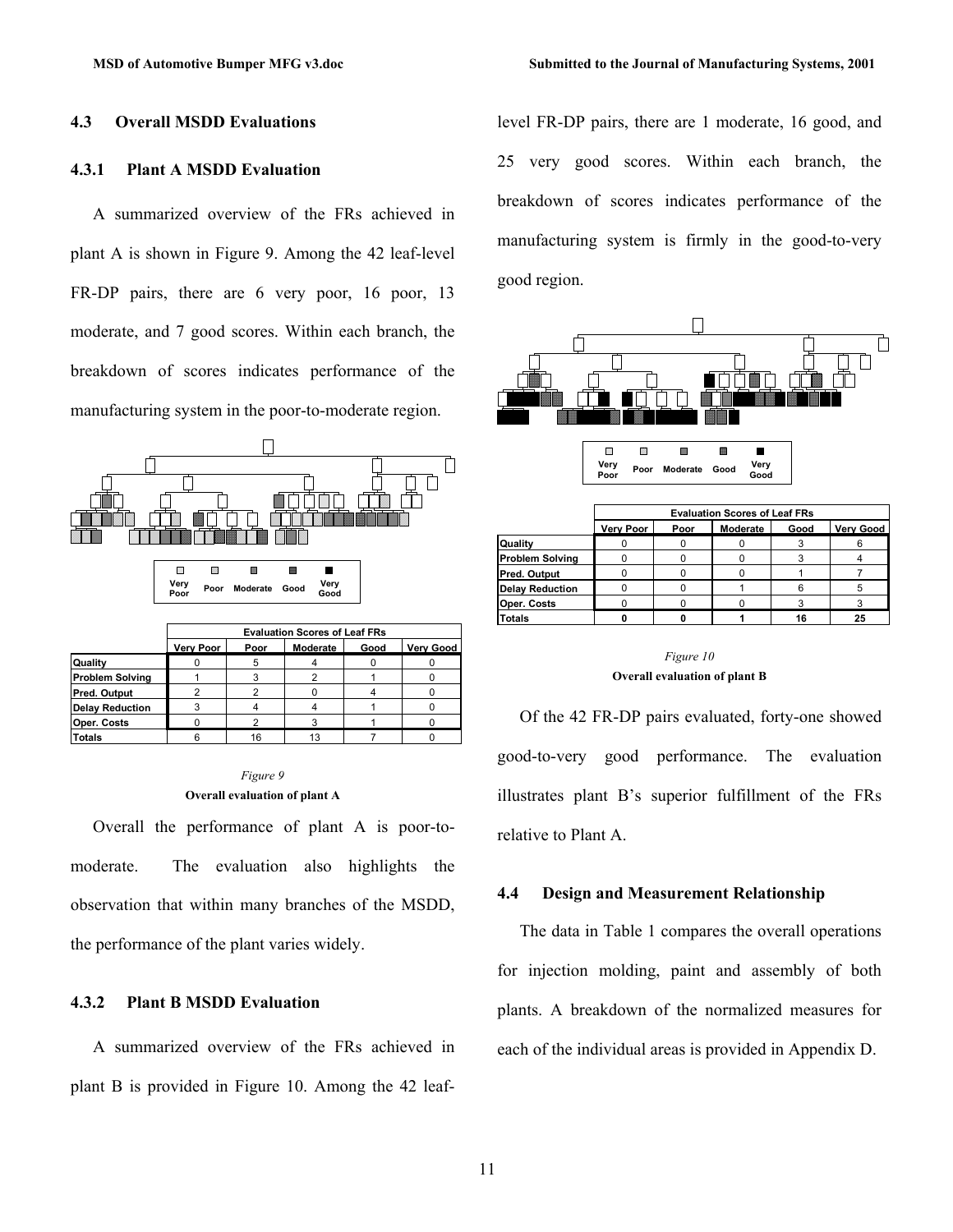#### *Table 1*  **Operational Measure – Performance and FR Relationship**

Clearly the performance of plant B is superior in both measurable performance and achievement of the FRs. Plant B needs significantly less WIP, and uses direct and indirect labor more effectively to produce more products with a much lower throughput time. Plant B achieves these superior results with nearly 33% less capital investment.

The one advantage that Plant A shows is in floor area. The high-rise style AS/RS helps plant A to greatly reduce consumed floor space. Also, all paint systems have essentially the same processes requiring the same floor space for each process. In this case, plant B has two complete paint systems—each system dedicated and balanced to one vehicle assembly line (ref. Figure 7). In contrast, plant A used one high-speed paint line for nearly twice the production volume of bumpers.

#### *Table 2*  **Overall achievement of MSDD leaf FRs.**

The superior measurable performance of plant B can be attributed to the better design and operation of the manufacturing system as a whole, as indicated by achieving the FRs of the MSDD. The evaluation results, summarized in Table 2, clearly show that advantage. Plant B demonstrates higher overall achievement of the FRs, on average with less variation.

## **5. System Design Comparison**

Sections 4.3 and 4.4 presented an introduction into the application of the MSDD through summarized qualitative evaluations  $(i.e - MSDD)$  and quantitative results (i.e. – performance measurables). The following sections intend to describe the MSDD analyses of both plants in greater detail. General observations are followed by a discussion of each decomposition branch of the MSDD in each section. A detailed evaluation of the FR-DP pairs is given in Appendix C.

#### **5.1 General Observations**

At a high level, the MSDD evaluation tied with the measurables shows clearly that plant B achieves more of the leaf FRs than plant A (ref. Table 1). A key reason is that plant B ensures the production of right quantity and right mix of parts through their system design. This is achieved through simple material flow, and an information flow which is highly visible and conveys the actual demand of the customer. In addition, the standardization of work, the standardization of inventory, and problem solving methods are a major asset for plant B.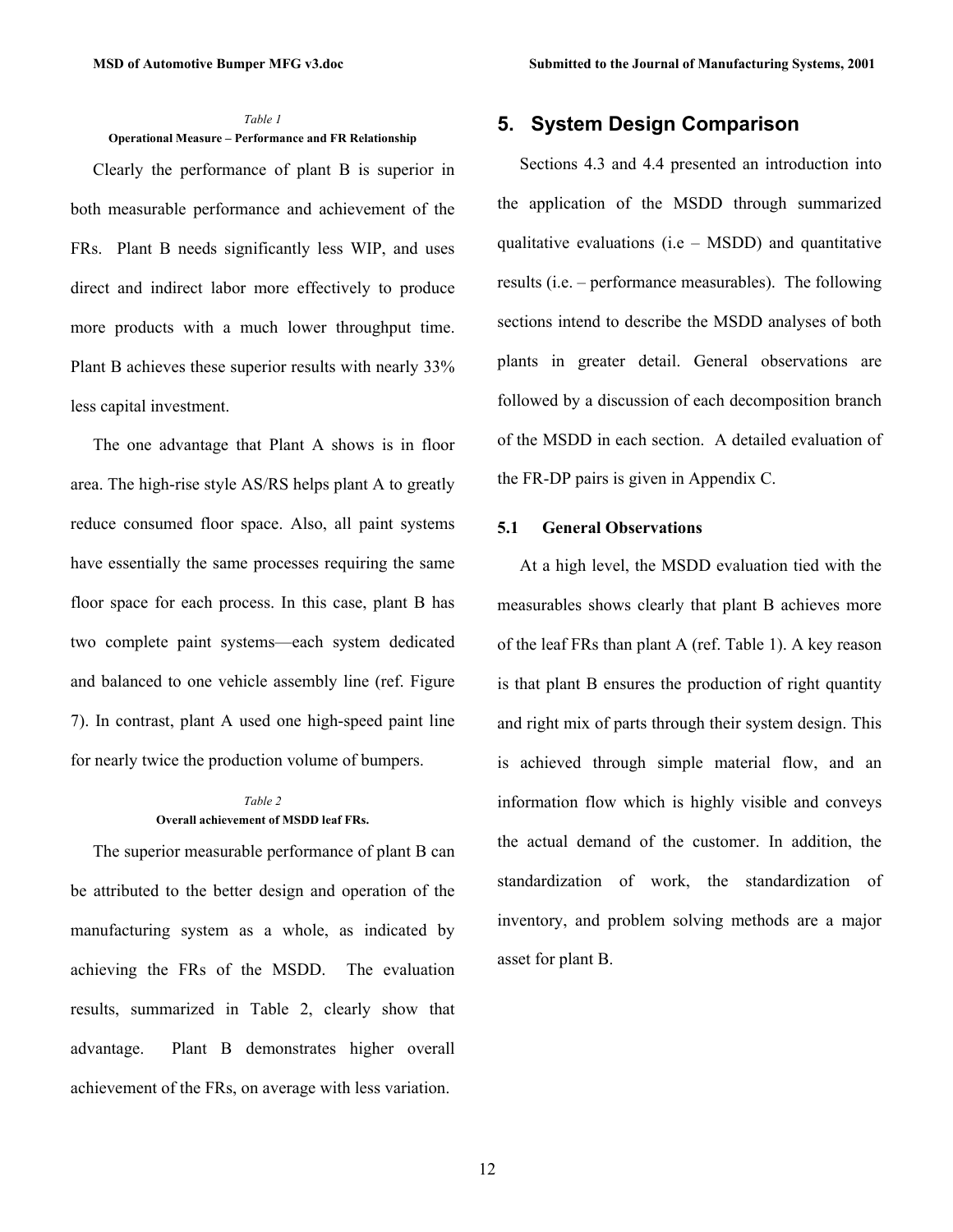



A major reason for the superior performance of plant B is that the system was designed to be balanced to customer takt time. Figure 11 represents an ideal bumper production system design that is balanced to the vehicle assembly customer takt time.

In plant B, bumper production is closely modeled after the ideal balanced system of the Figure 11. Plant B integrated assembly work with paint unload work to achieve balance to takt time. More specifically, some assembly tasks were shifted from bumper assembly to final vehicle assembly to ensure a balance between production cycle time and customer takt time. In addition, the integration of paint with assembly enabled plant B to supply bumpers directly to final assembly

1

without storage. In contrast, the focus at Plant A is on the operation. Plant A separated all processes into separate departments. As a result, there are high system imbalances, high product path complexity, and large amounts of inventories between departments.

As mentioned in Sections 0 and 0, the performance measurement criteria used by both plants is different. In plant A, performance measurement is focused directly upon direct labor performance and machine utilization, regardless of customer demand. The Current Work Standard-based performance ratio is used for purposes of pure labor cost reduction through focusing upon labor efficiency even though labor cost is mainly a fixed cost due to the labor contract. The MSDD's five branches highlights that labor efficiency comes after meeting quality, identifying and resolving problems, and throughput time reduction in terms of the design path dependency stated by the MSDD.

Within plant B, the focus is upon making improvements to the work that benefits the entire system rather than achieving labor and equipment cost targets that are operation specific. Their focus is on improving the work within the system design framework that is represented by the MSDD.

<sup>&</sup>lt;sup>3</sup> A balanced system requires all processes to be designed and operate at takt time. In practice, the immediate upstream production cell's cycle time is slightly greater than the downstream process. For example,  $CT_{i+1} = CT_i$  (1+Safety *Coefficient* $\geq C T_i$ . The magnitude of the safety factor will increase as the production cell's (i.e. cell *i+1*) process variation increases.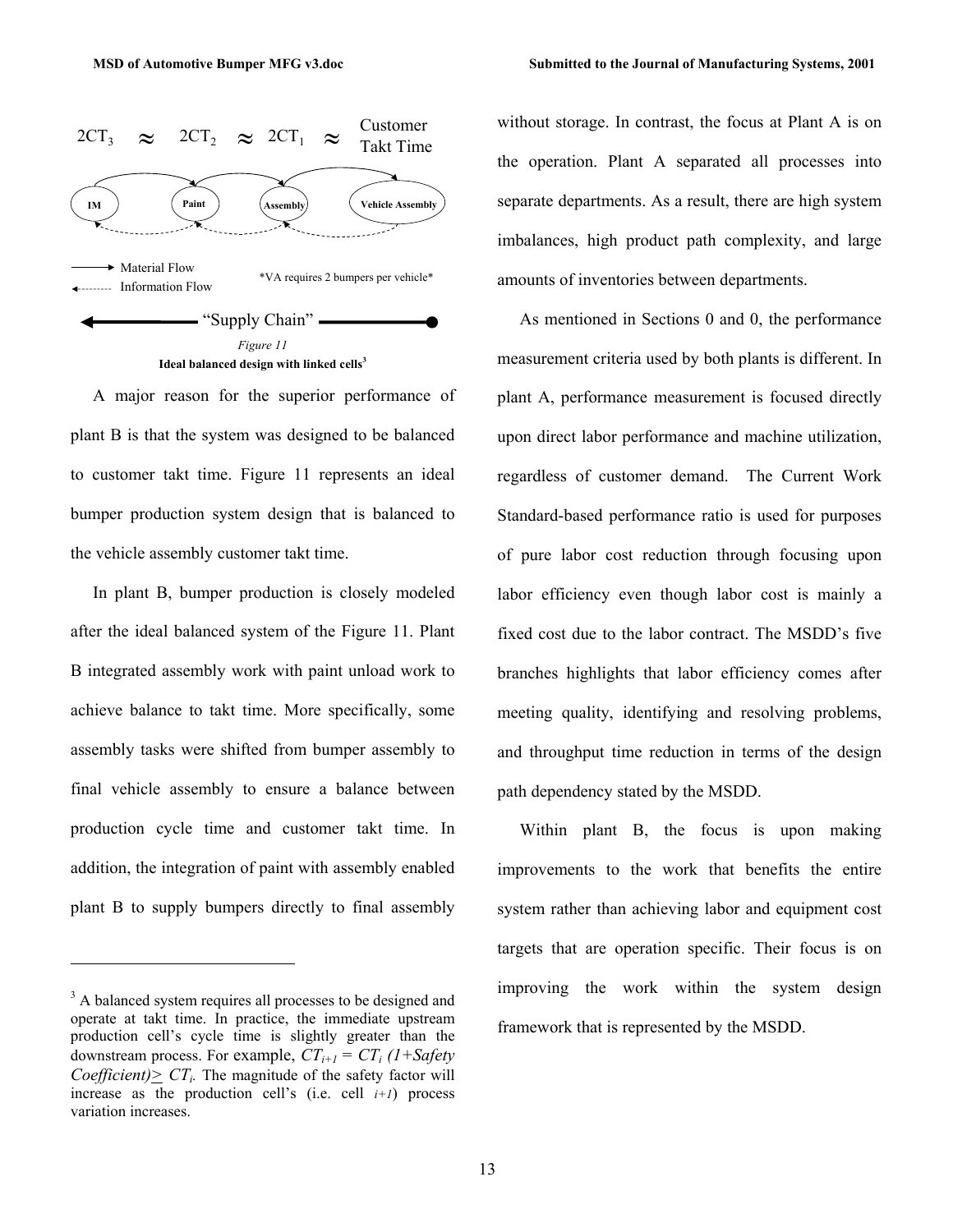#### **5.2 Quality**

The Quality branch of the MSDD focuses on the ability of individual processes to manufacture products according to product specifications.

|                                  | Quality          |      |          |      |                  |  |
|----------------------------------|------------------|------|----------|------|------------------|--|
|                                  | <b>Very Poor</b> | Poor | Moderate | Good | <b>Verv Good</b> |  |
| <b>Plant A</b>                   |                  |      |          |      |                  |  |
| <b>Plant B</b>                   |                  |      |          |      |                  |  |
| Table 3                          |                  |      |          |      |                  |  |
| <b>Ouality branch comparison</b> |                  |      |          |      |                  |  |

Overall, plant A is quite deficient in the Quality branch. Of the worst FRs performers, the deficiencies in plant A pertain to the existence of assignable causes and process variation. For example, most causes of defective parts that can be assigned to the injection molding machines have been identified but have not been removed (FR-Q11: Eliminate machine assignable causes). Operator assignable causes of quality problems are apparent in the non-standard work methods of the operators (FR-Q122: Ensure that operator consistently performs tasks correctly). In paint, operators can misload the bumpers onto the racks and cause scratches and nicks. Process noise, such as dirt, can cause many bumpers to be out of specification (FR Q31 - Reduce noise in process inputs). Higher defect rates in plant A can be explained through the lack of addressing the root cause for defects and the non-standardized work.

In contrast, plant B continuously works on improving the method and machine quality. For example, problems commonly found in plant A's paint system have been more vigorously counteracted. For example, method assignable causes are prevented by the use of mistake-proofing devices (FR-Q123: Ensure that operator human errors do not translate to defect). Improvements in work methods are captured and shared across shifts through the rigorous assurance of standardized work methods (FR-Q122: Ensure that operator consistently performs tasks correctly).

#### **5.3 Identifying & Resolving Problems**

The scope of the Identifying & Resolving Problems branch relates how production disruptions are recognized, communicated, and resolved.

|                | <b>Identifying &amp; Resolving Problems</b> |      |          |      |           |  |
|----------------|---------------------------------------------|------|----------|------|-----------|--|
|                | <b>Verv Poor</b>                            | Poor | Moderate | Good | Verv Good |  |
| <b>Plant A</b> |                                             |      |          |      |           |  |
| <b>Plant B</b> |                                             |      |          |      |           |  |
| Table 4        |                                             |      |          |      |           |  |

**Identifying & Resolving Problems branch comparison** 

Plant A's performance varies from 'good' to 'very poor' in the Identifying & Resolving Problems branch. Plant A does a moderate job of communicating production issues to the proper personnel. However, the initial identification and, more importantly, the resolution of the issues are quite poor. For example, the flow of bumpers through the AS/RS prevents visibility of inventory on the shop floor. In addition, electronic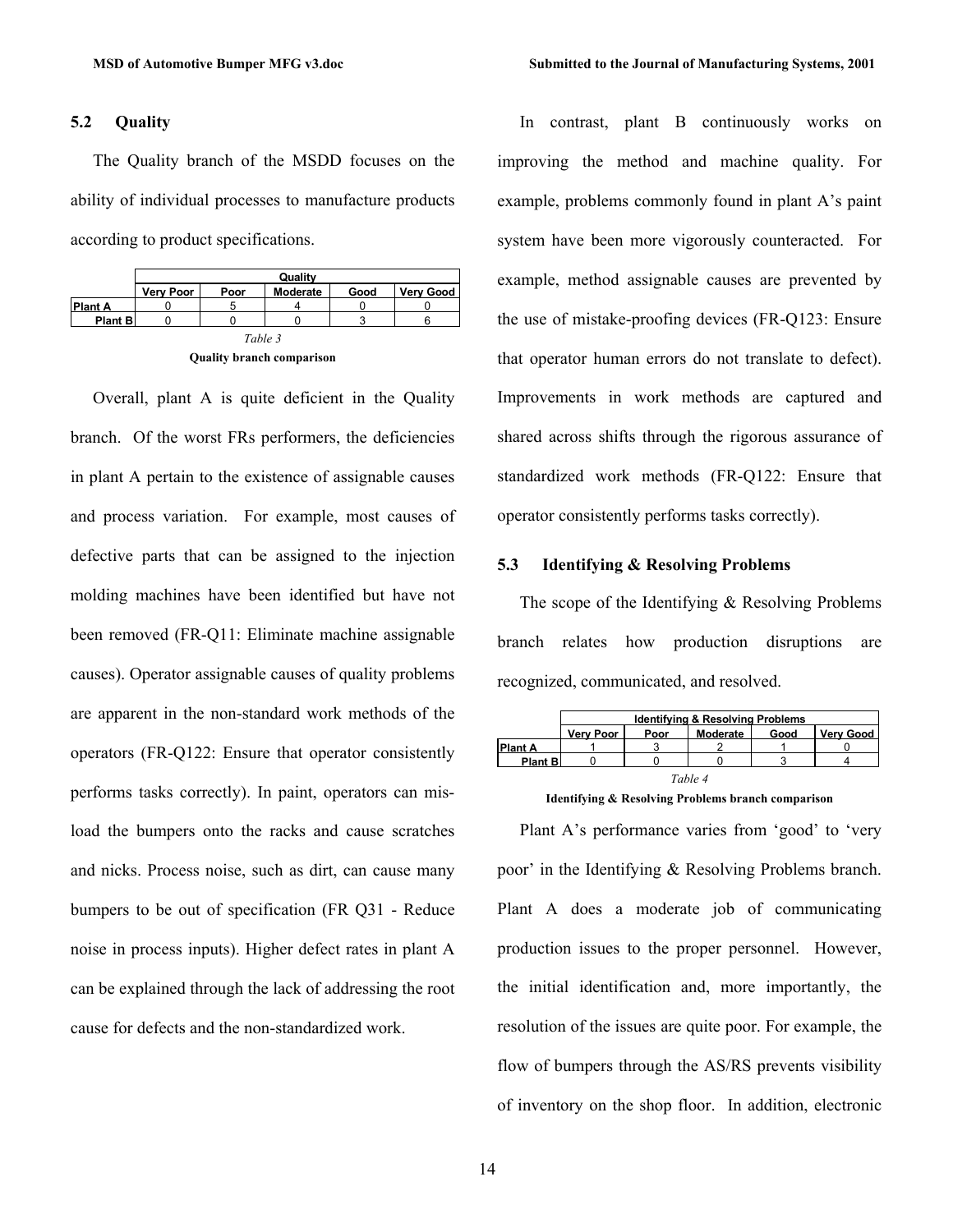inventory counts of bumpers within the AS/RS are recorded, however the reliability of that information is problematic and inaccurate. Two method assignable causes are the improper loading  $(e.g - not completely)$ filling the rack) and mis-identification of bumpers (e.g. – entering the wrong color code in the AS/RS controller) sent to the AS/RS from the paint area. Not achieving the FRs of the Quality branch has resulted in a very complex and time-consuming problem identification process. Time pressures and process instabilities lead to 'fire fighting' rather than the elimination of root cause. The approach in plant A does not achieve FR-11 (Rapidly recognize production disruptions) well.

In contrast, plant B performs well in the area of problem solving. The problems encountered in plant B's injection molding department are recorded and solutions are worked on immediately (FR-R13: Solve problems immediately). Plant B's low complexity of the paint lines enables problems to be detected and understood quickly (FR-R123: Minimize time for support resource to understand disruption). Also, the SWIP area enables an increased visual sampling of inventory. Whenever material is picked up from injection molding and delivered to paint, the material handling operator can see potential material shortages

and relays the information to the proper individual (FR-R11: Rapidly recognize production disruptions).

#### **5.4 Predictable Output**

The Predictable Output branch distinguishes the resource's information, equipment, people and material in order to state the requirements of the manufacturing system to minimize production disruptions through predictability from the production resources.



**Predictable Output branch comparison** 

In plant A, predictability of output is a major problem. Scheduling information is disseminated to every area in plant A from a central scheduling office. The schedule is not based on the downstream customers demand, but rather on the difference between AS/RS levels and forecast demand (FR-P11: Ensure availability of relevant production information). Since the demand is not based on actual consumption from the downstream process, FR-P11 is not met. High process variability, particularly in paint, necessitates the frequent readjustment of the daily schedules. The output of the operators in plant A's assembly has great cycle time variability within a given product, which can be as high as 30%. Stable output of the operator is not achieved well by plant A's manufacturing system,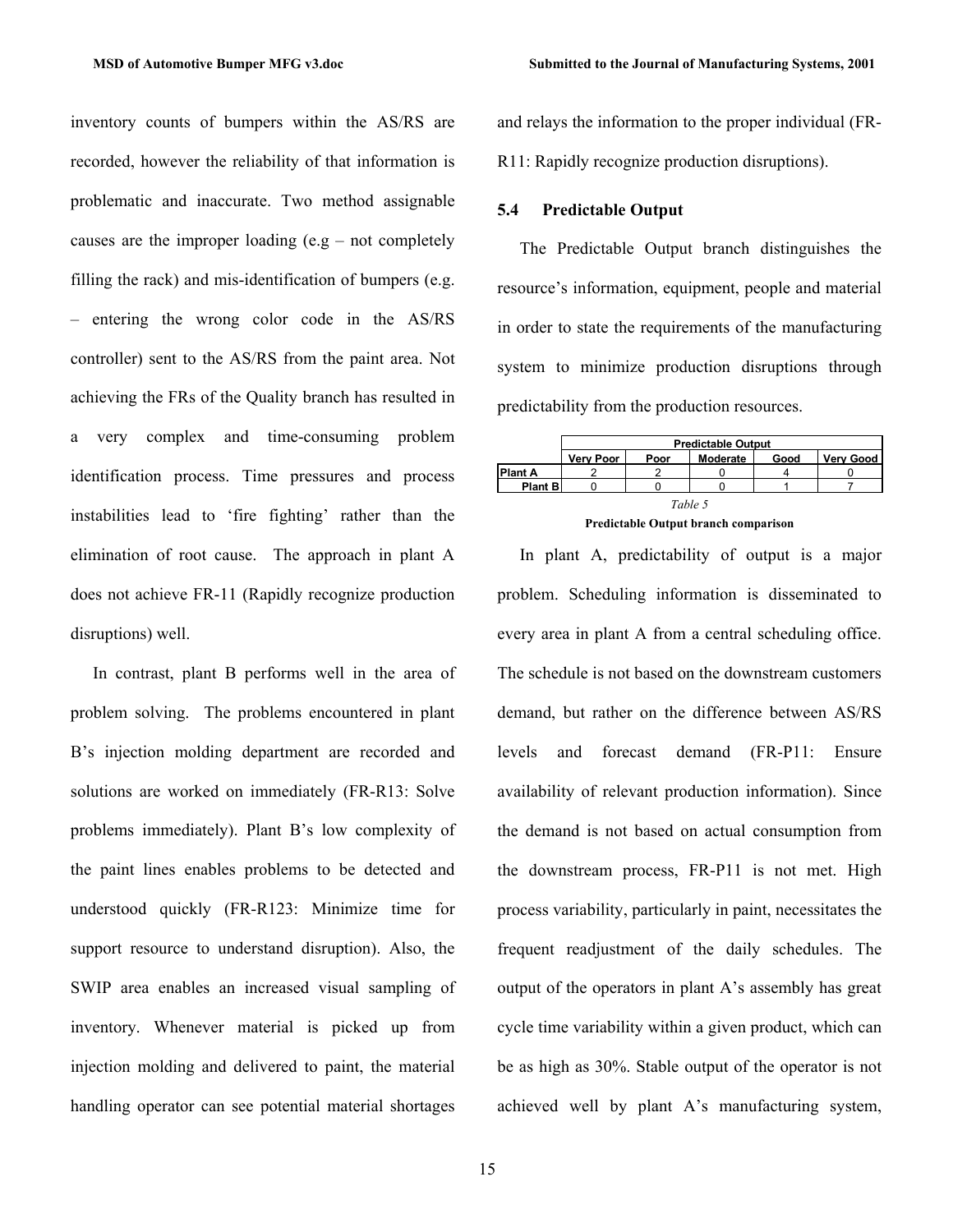which is to reduce the variability of task completion time.

In addition, problems with absenteeism can severely affect the plant's ability to produce as machines are not being consistently operated in plant A (FR-P122: Ensure availability of workers). Plant A's paint system has high frequency of downtime due, in part, to its design complexity which is linked to its high processing speed. The plant schedules very little preventive maintenance—rationalized to avoid reducing the paint line's capacity even further. Because plant A mostly addresses problems with short-term solutions in order to minimize downtimes, most problems re-occur (FR-P132: Service equipment regularly).

In contrast, predictability in production is a system design requirement in plant B. The demand in plant B is based solely on the actual consumption from downstream operations (FR-P11: Ensure availability of relevant production information). In order to ensure predictable output of the machines, plant B has invested a great amount of labor for maintenance of the equipment and a regularly scheduled maintenance program (FR-P132: Service equipment regularly). The availability of material is ensured through the defined

standard work in progress at plant B (FR-P141: Ensure that parts are available to the material handlers).

#### **5.5 Delay Reduction**

The Delay Reduction branch describes the system design aspects necessary to meet customer expected lead time. Five delays are defined: lot size delay, process delay, run size delay, transportation delay, and systematic operational delays. The goal is to meet expected customer lead time by reducing each of these delays as much as possible by implementing the corresponding DPs.



**Delay Reduction branch comparison** 

At plant A, performance in the Delay branch is the poorest of all 5 branches. For example, takt time has not been defined in plant A (FR-T21: Define takt time). At plant A, policies exist to run a machine as long a possible with the same part type in order to minimize the number of changeovers. Therefore as many parts as possible are produced once a machine has started up (FR-T3: Reduce run size delay). The large run size creates run size delay due to the fact that parts are not produced in the desired mix and quantity during each demand interval. In addition to the transportation delay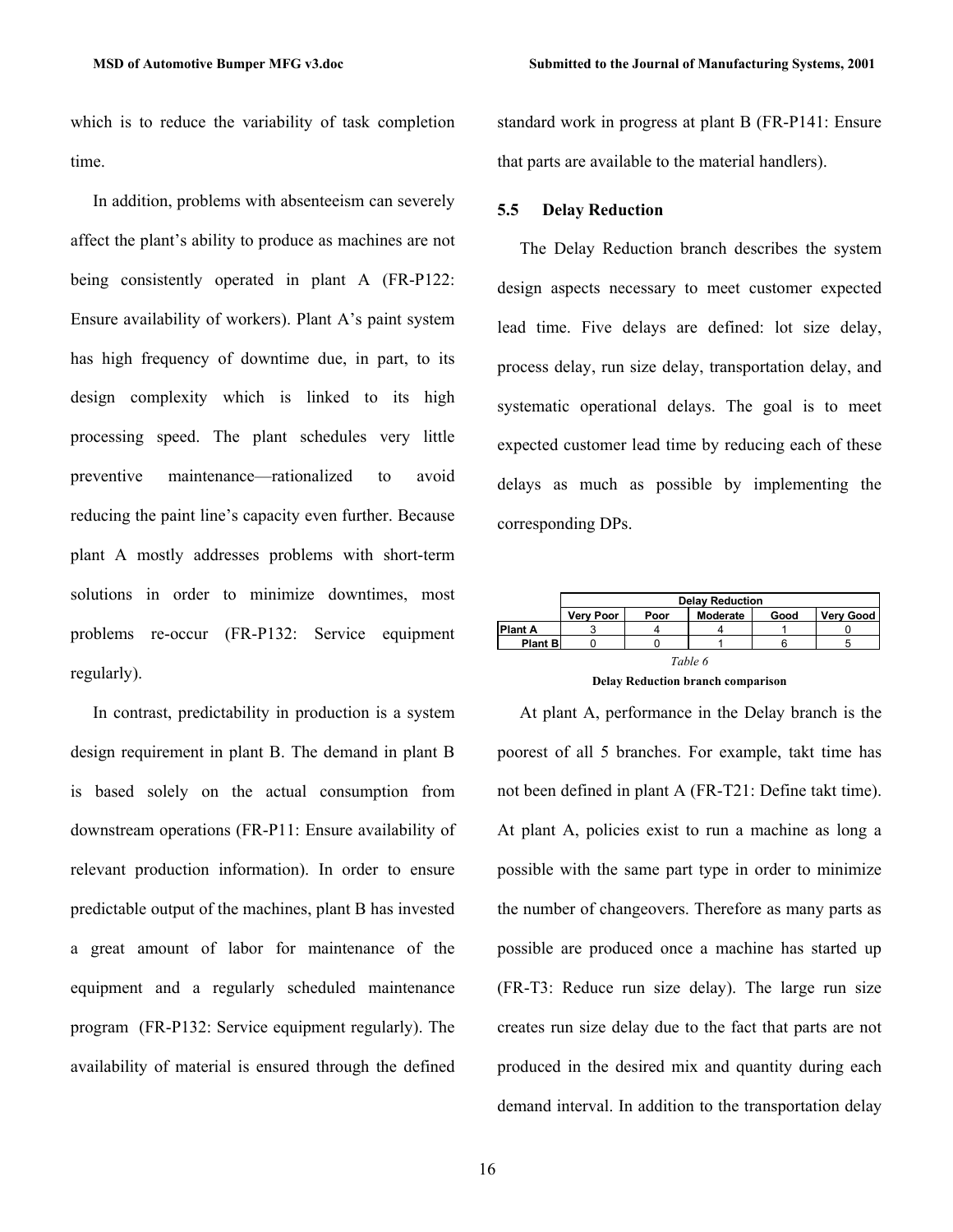required at plant A because of storage in the AS/RS, delay occurs because parts are stored before being sent to the rework area (FR-T23: Ensure part arrival rate is equal to service rate). Plant A needs approximately 40 minutes to transport parts between the AS/RS and subsequent processes (FR-T4: Reduce transportation delay).

In plant B the paint systems are designed to run at takt time (FR-T21: Define takt time). As reflected by paint/assembly's 46-second cycle time and vehicle assembly's 55-second cycle time, there is good balance between the two areas (ref. Figure 7). However, due to the time required to injection-mold and cool a bumper, injection-molding machines do not achieve the defined takt times in either plants. As reflected in the low injection molding cycle time of 57 seconds, plant B constantly works on satisfying this requirement (FR-T221: Ensure that automatic cycle time  $\leq$  minimum takt time). At plant B, transportation delay is shortened through storing the parts on the shop floor and the short distance between injection molding and paint (FR-T4: Reduce transportation delay). The single piece flow at plant B prevents run size delay (FR-T23: Ensure that part arrival rate is equal to service rate). At plant B defective parts are either sent directly back into the paint system or reworked immediately (FR-T4: Reduce transportation delay).

#### **5.6 Operational Costs**

The focus of the Operational branch is the effective utilization of direct labor by eliminating non-value sources of costs.

|                                            | Operational |      |          |      |                  |  |
|--------------------------------------------|-------------|------|----------|------|------------------|--|
|                                            | Very Poor   | Poor | Moderate | Good | <b>Very Good</b> |  |
| <b>Plant A</b>                             |             |      |          |      |                  |  |
| <b>Plant B</b>                             |             |      |          |      |                  |  |
| Table 7                                    |             |      |          |      |                  |  |
| <b>Operational Costs branch comparison</b> |             |      |          |      |                  |  |

For plant A, the performance in the Operational Cost (or Labor) branch is 'poor-to-moderate.' Figure 12 shows the physical layout of plant A's bumper assembly. For this assembly workstation vehicle assembly requires the bumpers in a specific color sequence called the In-Line Vehicle Sequence (ILVS). First, Operator 1 unloads bumpers from the incoming AS/RS racks, and loads the bumper into the appropriate color lane. In similar fashion, the Operator 2 selects the proper color from the color lane, and places the bumper on a short conveyor. The operators at position 3 then pick up the bumpers, attach the purchased parts, and then load them into the ILVS racks.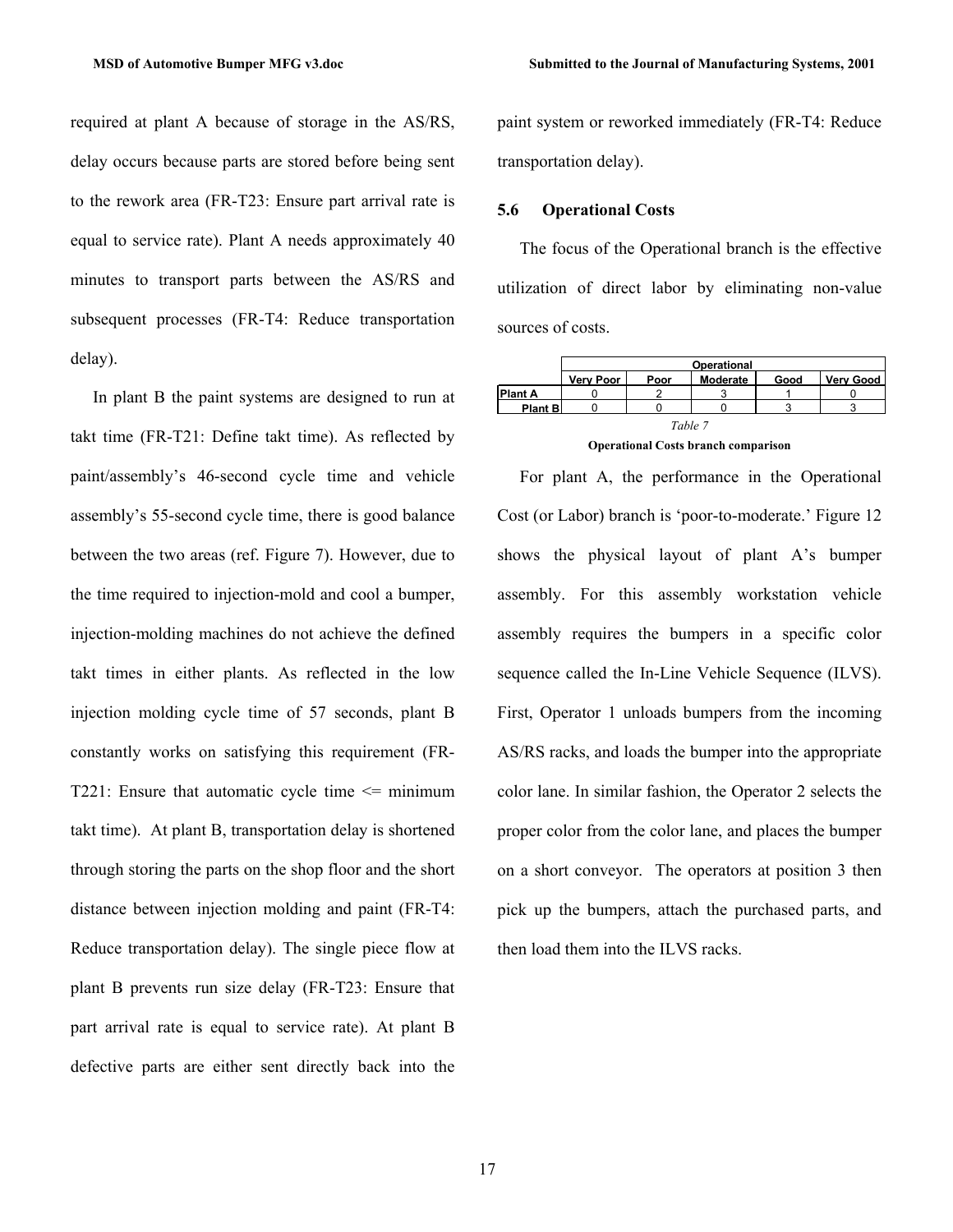

**Plant A - Physical layout of bumper assembly**

For both operators 1 and 2, their dedicated tasks require less time than bumper assembly requires. As a result, both operators 1 and 2 have significant idle times (FR-D3: Eliminate operators' waiting on other operators). Also, the operators' tasks in bumper assembly require a lot of motion. For example, in assembly the loading and unloading operations require a lot of walking between the racks and the conveyor. In fact, for each 8 incoming racks, Operator 1 repeats the sorting process ninety-six times, and covers over a halfmile in the process (FR-D21: Minimize wasted motion of operators between stations). After the bumpers are assembled at area 3, the operators cover the bumpers

with a protective film in order to minimize damage during shipment to the final assembly plant (FR-D11: Reduce time operators spend on non-value added tasks at each station).



*Figure 13*  **Plant B – Physical layout of paint unload and assembly** 

Figure 13 shows the equivalent layout of Plant B's paint unload and bumper assembly area. For paint unload, Operator 1 moves the bumpers directly from the paint system's conveyor to the assembly workstation, assembles some purchased parts, and slides the bumper down to operator 2. Operator 2 completes the assembly process, and loads the completed bumper into the racks beside the operator (FR-D23: Minimize wasted motion in operators' work tasks). Since these bumpers are delivered a short distance between bumper assembly and final auto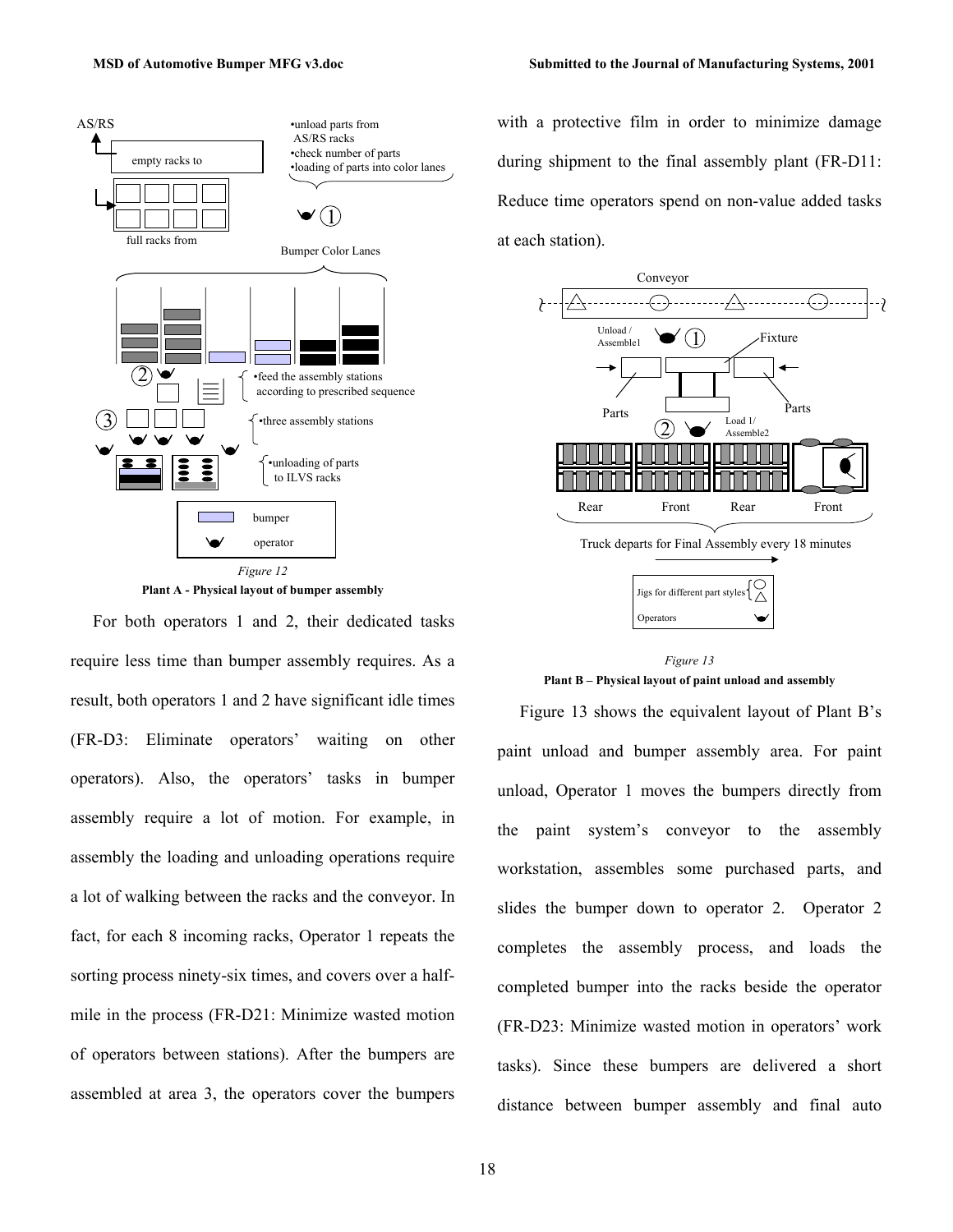assembly, the bumper wrapping processed used in plant A is avoided at plant B (FR-D11: Reduce time operators spend on non-value added tasks at each station). Some waste in direct labor is observed in both plants, however plant B does a good job satisfying all of the FRs.

### **6. Equipment Design Comparison**

Sections 4. and 5. provided the foundational analysis of the two manufacturing system designs under consideration. The analysis was presented from two perspectives: 1) the aggregated performance measures, and 2) the achievement of the FRs (ref. Table 1).

#### **6.1 Paint System Design Comparison**

As stated in Section 1. , a manufacturing system design covers all aspects of the creation and operation of a manufacturing system. As such, the performance of the system is contingent upon the performance of two attributes: the physical system design (e.g. – equipment, information, layout, work methods) and the system management aspects (e.g. – cost management, problem identification & resolution, improvement processes). Within the framework of the MSDD, these two attributes of system design are both necessary to achieve any manufacturing system design. These relationships are emphasized by focusing upon the

performance of the paint systems in both plants. In particular, the differences in changeovers will be discussed.

#### **6.2 Physical system aspects**

At each stage of the painting process in plant A, adhesion promoter, paint, and clear coat is applied by four robots. To enable the 5-second cycle time, each robot sprays only cover a 25% portion of the bumper with paint. There are two types of changeover: style changeovers require a program adjustment and are done instantaneously. This change affects equipment configuration only. However, the second type, color changeover exhibits four major problems. First, the color change requires 30 seconds resulting in losses to production (FR-T2: Reduce process delay). In addition, for every color change the paint guns and color hoses of the robots have to be flushed and cleaned (FR-T3: Reduce run size delay). The resulting costs are strongly attributable to the high degree of paint loss necessary to evacuate the long paint lines. As shown in Figure 14, the paint lines are so long because the centralized control box that switches over paint colors is over 50 feet away. In addition, the first parts of a new color batch are often of unacceptable quality, since paint particles remain in the paint booth for some time (FR-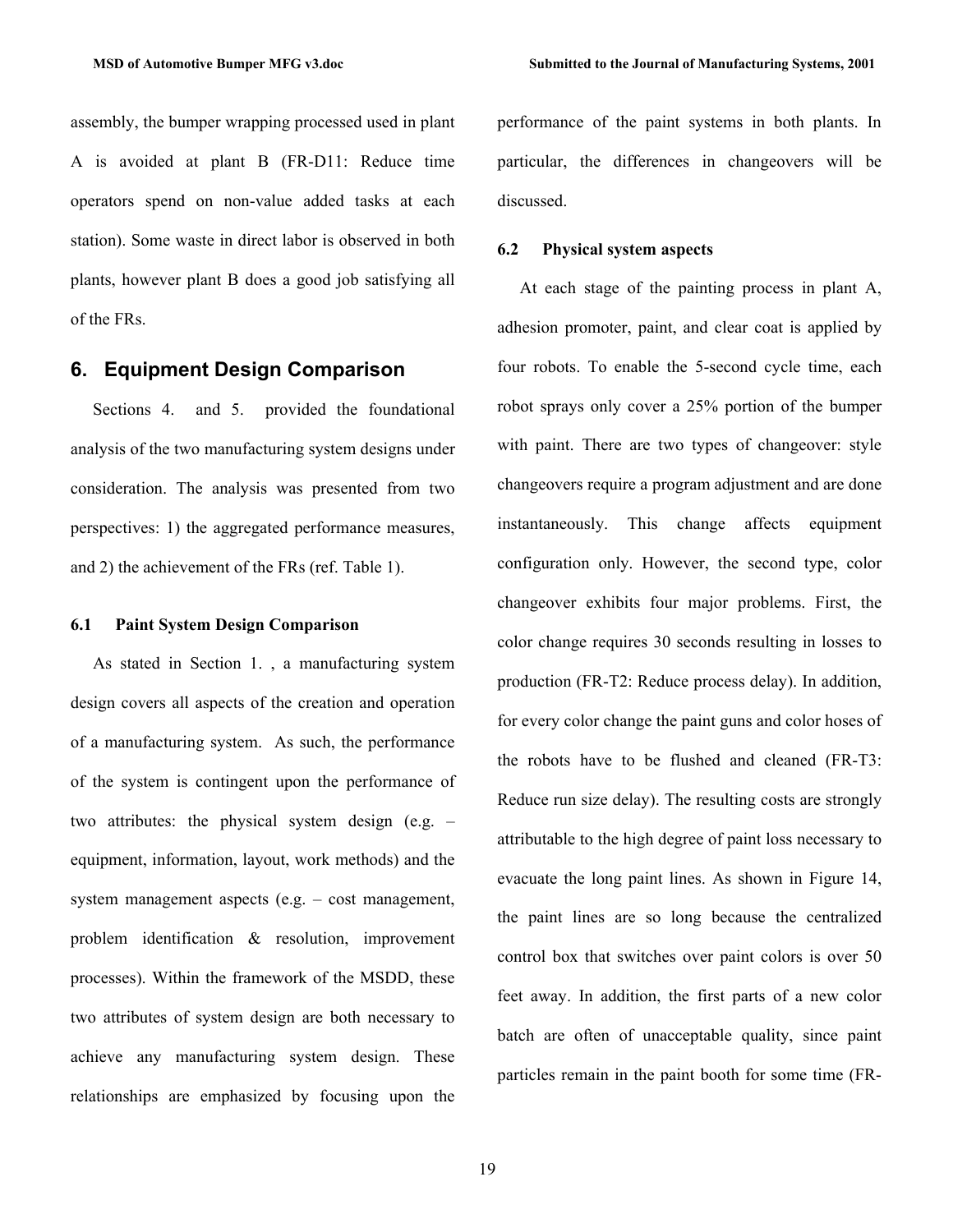Q31: Reduce noise in process inputs). Bumpers can be painted in batch sizes of 12 to 200 parts, but the paint changeover issues are a major reason for the attempt to maximize the color run size.



**Schematic of plant A's bumper paint changeover system – side view** 

In plant B, the paint system consists of the same basic operations as plant A but the machine design is completely different. In plant B, paint changeovers do not lead to any quality loss or considerable costs in the paint booth. The topcoat and the paint are applied to the fascias either by robots or manual spray guns. For the manual painting represented in Figure 15, some colors have dedicated spray guns, but others are changed over by simply detach and engaging the spray nozzle from one color hose to another. In the manual paint booth, the operator removes the spray nozzle from paint color line 1 to paint color line 2, and sprays some paint to the floor to ensure that no paint of the previous color is left in the gun (FR-Q122: Ensure that operator consistently performs tasks correctly). The six-second changeover does not lead to any loss of production time as the regular work loop leaves enough time to accommodate the changeover (FR-T222: Ensure that manual cycle  $time \leq$  takt time).





For the robots, the color changeover occurs at the spray nozzle. Each robot has separate color lines that are separated by an indexing device. The changeover simply requires an indexing of the spray nozzle to the proper paint line. The very strong top-to-bottom air flow inside the booth is so clean that operators do not have to wear masks (FR-Q31: Reduce noise in process input). Fascias can be painted in batches of 1, but are grouped when possible in order to minimize paint consumption (FR-T3: Reduce run size delay). The goal of paint is to provide assembly with the exact product mix and quantity 2.5 hours later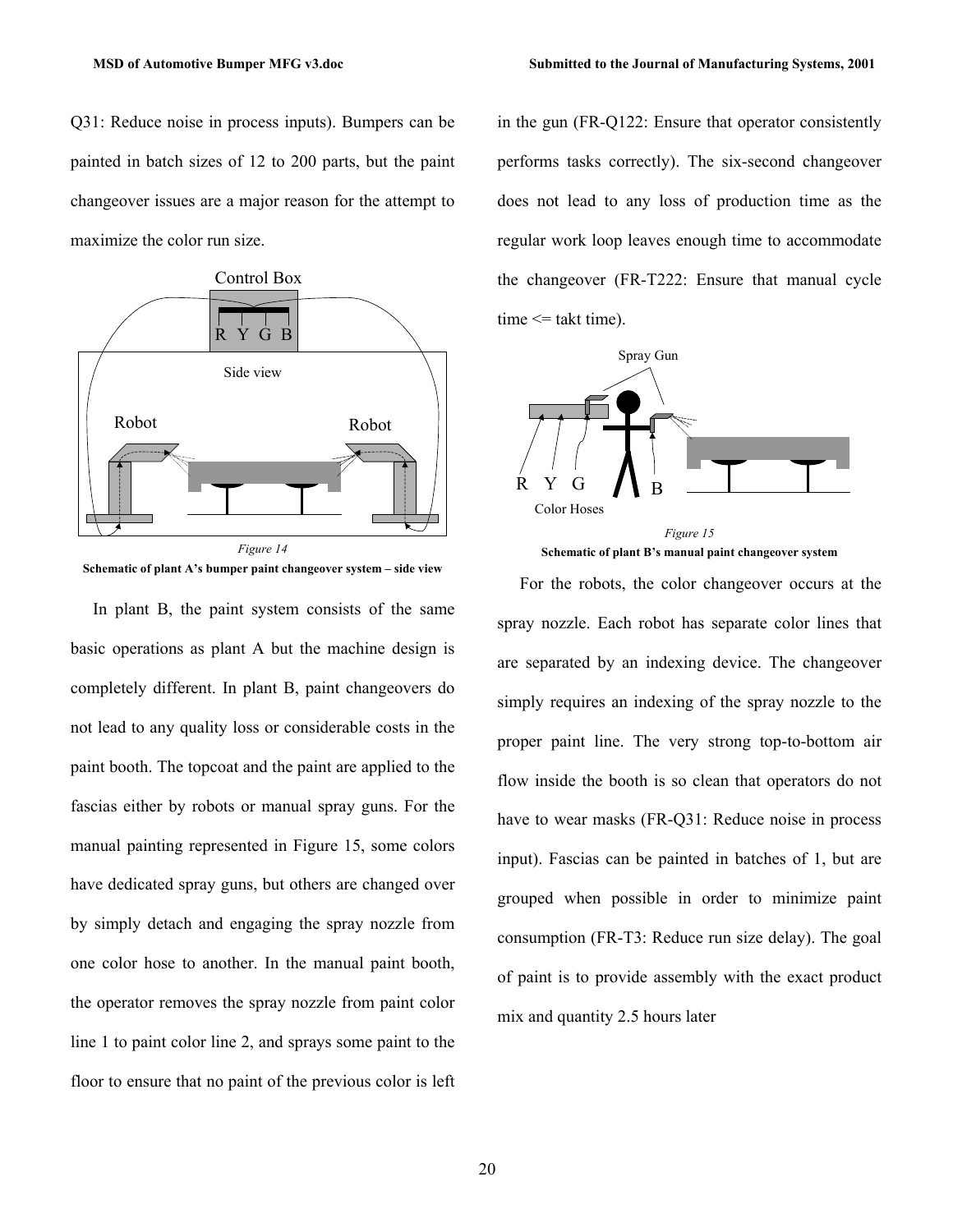#### **6.3 System Management Aspects**

An understanding of the importance of management's role in manufacturing system design can be obtained from some historical motivation. For plant A, the original drivers for the selection of the original paint system were high-volume capacity, low direct labor and operation unit cost requirements. As such, the 5-second cycle time of the paint line was achieved through a single, highly automated equipment design. Additional future demand would be handled by the 'excess' volume capacity built into the original paint system. Quite simply, the paint process was not designed to meet the system FR of takt time (FR-T21: Define takt time). Instead, operational cost optimization guided management and engineering to develop a highspeed machine that does not account for the hidden costs in manufacturing (e.g. – repair, maintenance) that is eliminated by achieving the FRs of the MSDD.

In establishing the production takt time, management has control over setting the system design's available production time. At plant A, the management strategy is to schedule operations to run 24-hours a day with policies to run equipment as long a possible. These policies were established in order to minimize problematic changeovers and maximize potential output. However, the continuous production policy left no provision for regular preventive maintenance (FR-P132: Service equipment regularly). Rather than focusing on the root cause of equipment reliability (FR-P13: Ensure predictable equipment output), management policy focused upon working around this problem.

In contrast, plant B's paint system was designed with strategic and system design intent. Currently, paint has two paint lines, each dedicated to one final vehicle line. Originally, plant B had only one paint line, with a cycle time of 23-seconds (per bumper) aligned to the pace of the 55-second final vehicle assembly line customer (FR-T22: Ensure that production cycle time equals takt time). When a second vehicle assembly line was added, a second identical paint 'module' was implemented as a modular chunk of capacity. The implementation of capacity in modular chunks has the advantage of predictable future costs and predictable system performance. This approach eases the financial, physical, and management support to add additional capacity.

Vehicle assembly, bumper assembly, paint and injection molding all operate the same 2-shift, 9-hour (total time of 8 work hours, 30 minute lunch, 2 15 minute breaks) operating pattern. The 3-hour time gap between shifts allows for preventive maintenance (FR-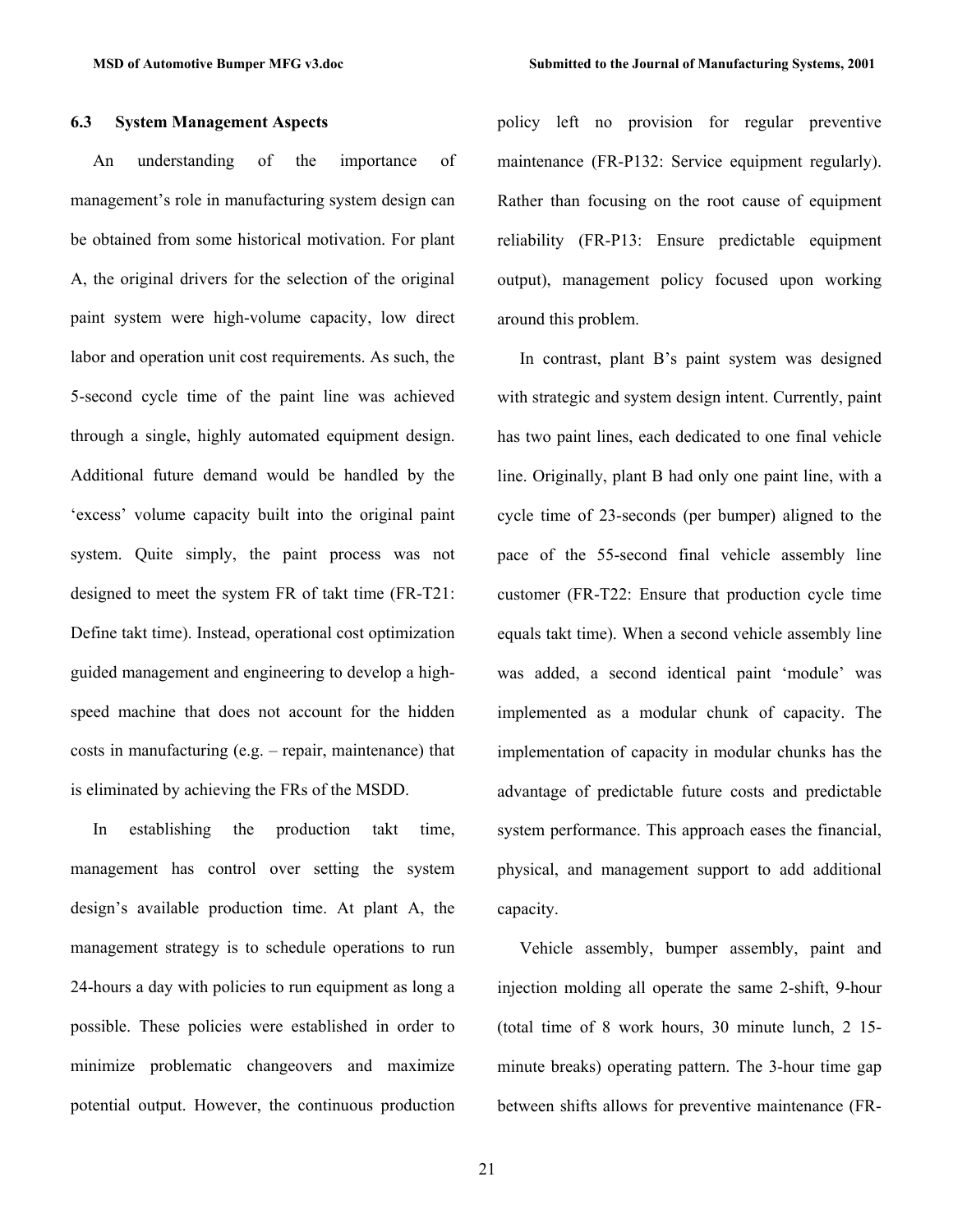P131: Ensure that equipment is easily serviceable), offline shop floor training (FR-Q121: Ensure that operator has knowledge of required tasks), work method improvements (FR-Q13: Eliminate method assignable causes), workstation improvements (FR-D21: Minimize wasted motion of operators between stations), and provides the ability to ensure that the right quantity (FR-T21: Define takt time) and right mix (FR-T31: Provide knowledge of demanded part types and quantities) of parts are made even when overtime is required. The 2-shift, 9-hour structure improves the productivity of the workers and, most significantly, provides a system design that ensures consistent and predictable output.

#### **6.4 Summary**

-

Within the framework of the MSDD, the physical system design and system management are integral facets of a manufacturing system design. The notion of a system design necessitates that all DPs be implemented to satisfy all the FRs. If all DPs are not implemented, then the design is incomplete. By analogy, the paint system is the physical representation of the DPs intended to satisfy all the strategic  $FRs<sup>4</sup>$ . Plant A took an operation-focused approach to manufacturing system design. In contrast, plant B approached the manufacturing system design from a systems perspective and aligned the means to their high-level objectives.

## **7. Improving Performance with the MSDD**

Using the MSDD, a pilot program was designed to redesign and improve plant A's system design performance. The requirement of the redesign project was to ensure the production of right quantity and right mix, despite the high variability of the plant's paint system with a visual information flow. This objective was to be achieved by scheduling only assembly, linking assembly and paint with a kanban system, and establishing standard work in process between injection molding and paint, and between paint and bumper assembly. The MSDD was applied to this project in a five-step process, which is illustrated in Figure 16.

 $\overline{a}$ 

<sup>&</sup>lt;sup>4</sup> A single piece of equipment can, and generally will be affected by several FRs of the MSDD. Physical attributes (as DPs) may be combined to achieve multiple FRs (physical

integration). Design independence can still exist even though physical integration exists, through uncoupled or partially coupled designs.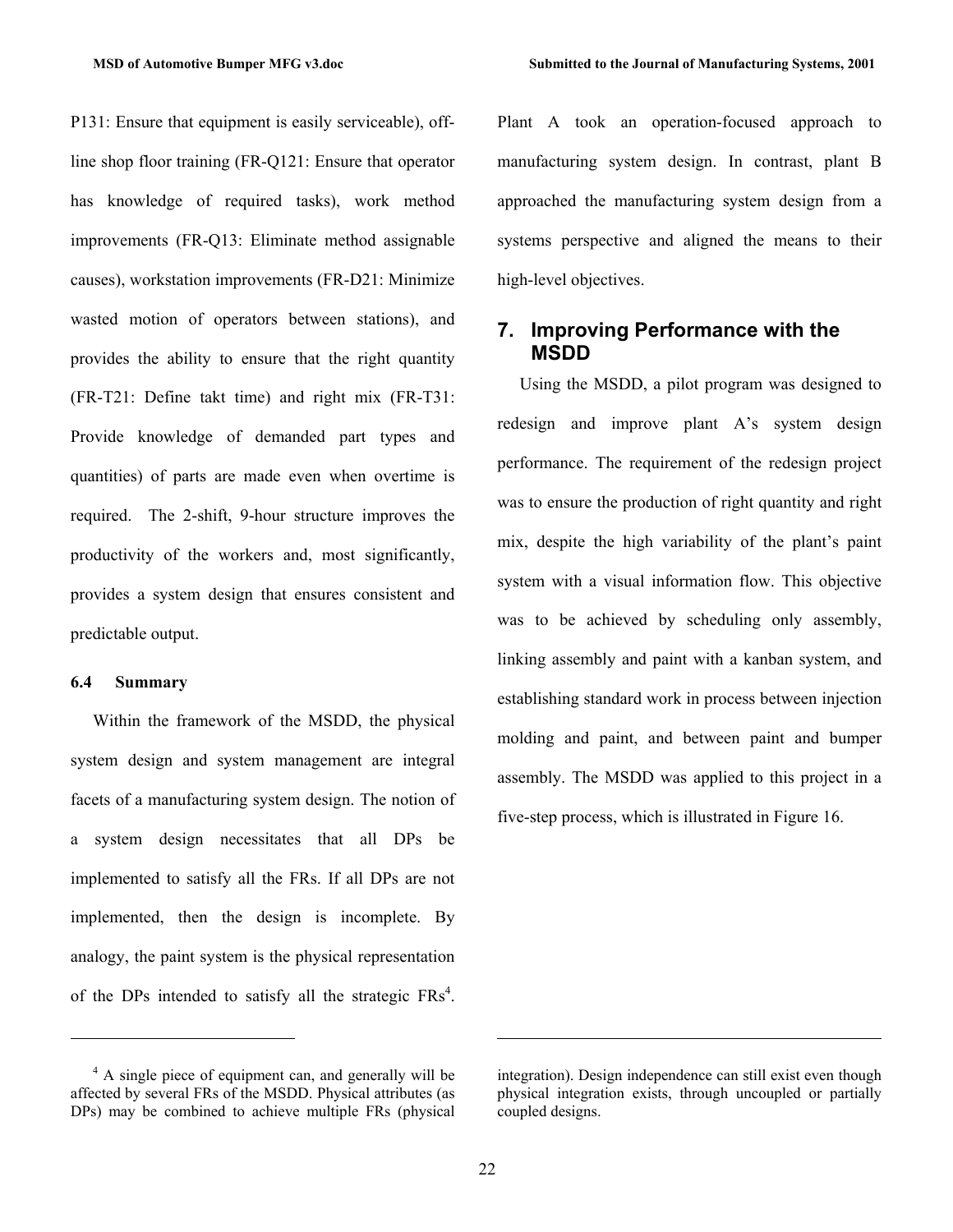**according to the MSDD** 



#### *Figure 16* **Application of the MSDD for Redesign**

*4*

*3*

In the first step, the FRs directly pertaining to the goals of the program were identified as: 1) FR-I2: Eliminate information disruptions, 2) FR-T3: Reduce run size delay, 3) FR-P14: Ensure material availability even though fallout exists, and 4) FR-R111: Identify disruptions when they occur. The second step includes

focused on due to their importance to the program's success. As a third step, the plant was evaluated with respect to the FR's determined in steps 1 and 2. As a fourth step, areas of concern were identified as rapidly recognizing when problem conditions occur (FR-R111: Identify disruptions when they occur), establishing standardization of work (FR-P12: Ensure predictable worker output), establishing standard work-in-process (FR-P141: Ensure that parts are available to material handlers), production more balanced to takt time (FR-T2: Reduce process delay), and reduction of run sizes (FR-T3: Reduce run size delay). These areas of concern were thus set the project focus. The first four steps are reflected in Figure 17.

The fifth step is to implement the design according



the identification of indirect requirements of the program. These FRs were derived either from the dependencies described by the design matrices or were to the MSDD. The information disruptions were to be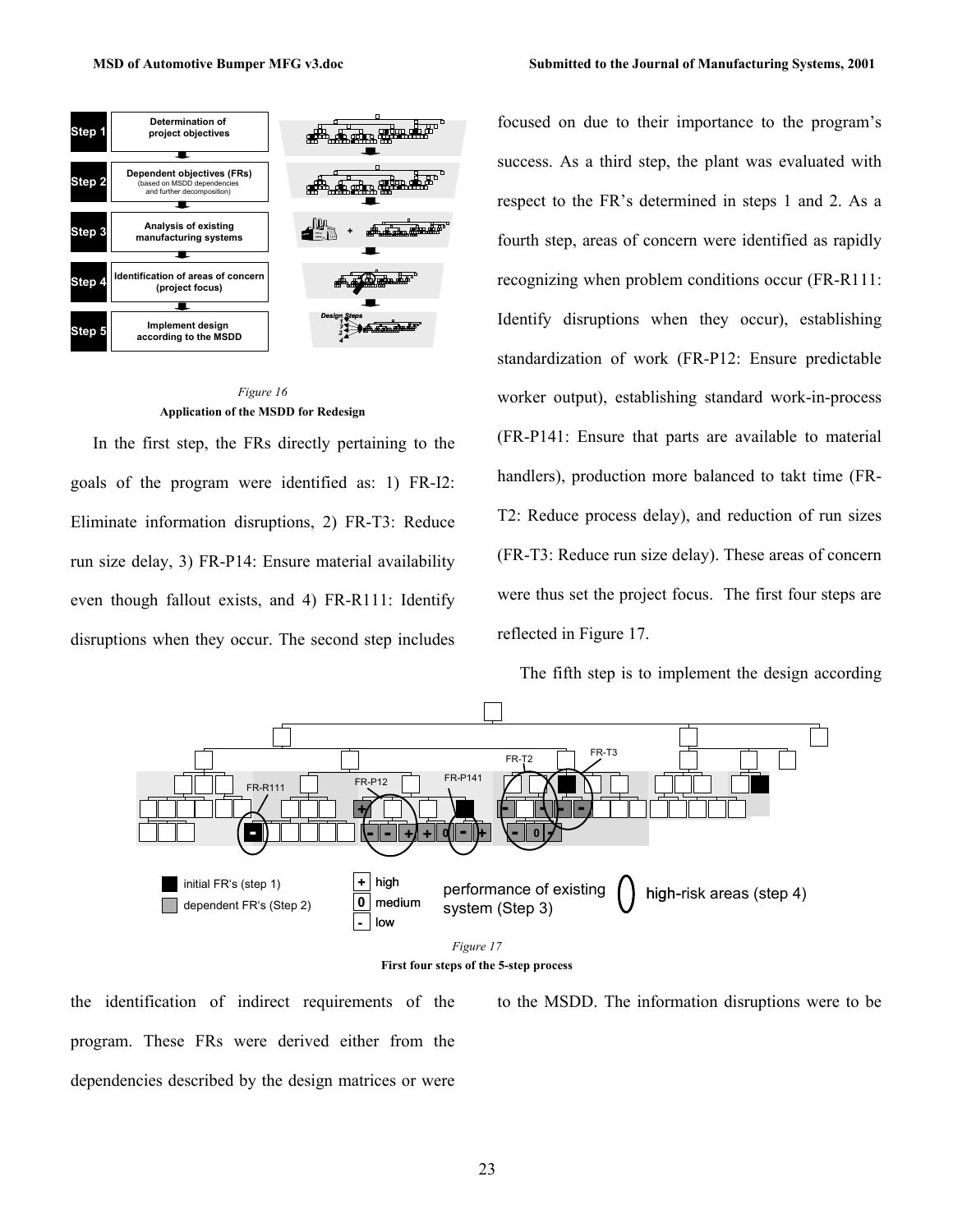eliminated by providing final assembly with a heijunka<sup>5</sup> that reflects the true daily demand. Paint was to be scheduled on the basis of parts consumed in assembly. The run size delay was to be reduced by enforcing a smaller and standardized batch size in paint. A supplier-kanban system was implemented to ensure consumption-based delivery of purchased parts. By instituting production-kanban, to achieve the FRs of the MSDD, the information signaling that a defect occurred is translated back to the paint system immediately.





The project was implemented during the Autumn of 2000. The new system was evaluated approximately eight weeks after the initial learning and implementation phase. Figure 18 summarizes the results of the redesign project, and shows the enhanced

-

performance of the pilot project over Plant A's overall performance

 Of the twelve FRs originally targeted in the pilot project redesign (ref. Figure 17), four FRs dramatically improved from 'poor' to 'moderate' or 'good' levels. However, the remaining eight targeted FRs did not change to achieve the desired results. With the MSDD evaluation of the pilot, key future improvement actions can be identified and appropriately implemented.

The preceding section illustrated an actual case of how the MSDD has successfully been used to determine the requirements and the prerequisites of actions taken in order to improve the design of the manufacturing system.

## **8. Summary and Outlook**

This paper has presented a methodology for evaluating the manufacturing system design of two automotive supplier plants located in North America. The evaluation was based on a set of performance measures that were then related to the Manufacturing System Design Decomposition. The paper used the MSDD to explain the differences of the system design in plant A and B. Plant B achieves more of the MSDD's requirements than plant A and thus has the

<sup>&</sup>lt;sup>5</sup> A heijunka is a level scheduling tool that uses kanban cards. The heijunka controls the pace of demand placed on the production system $^{[24]}$ .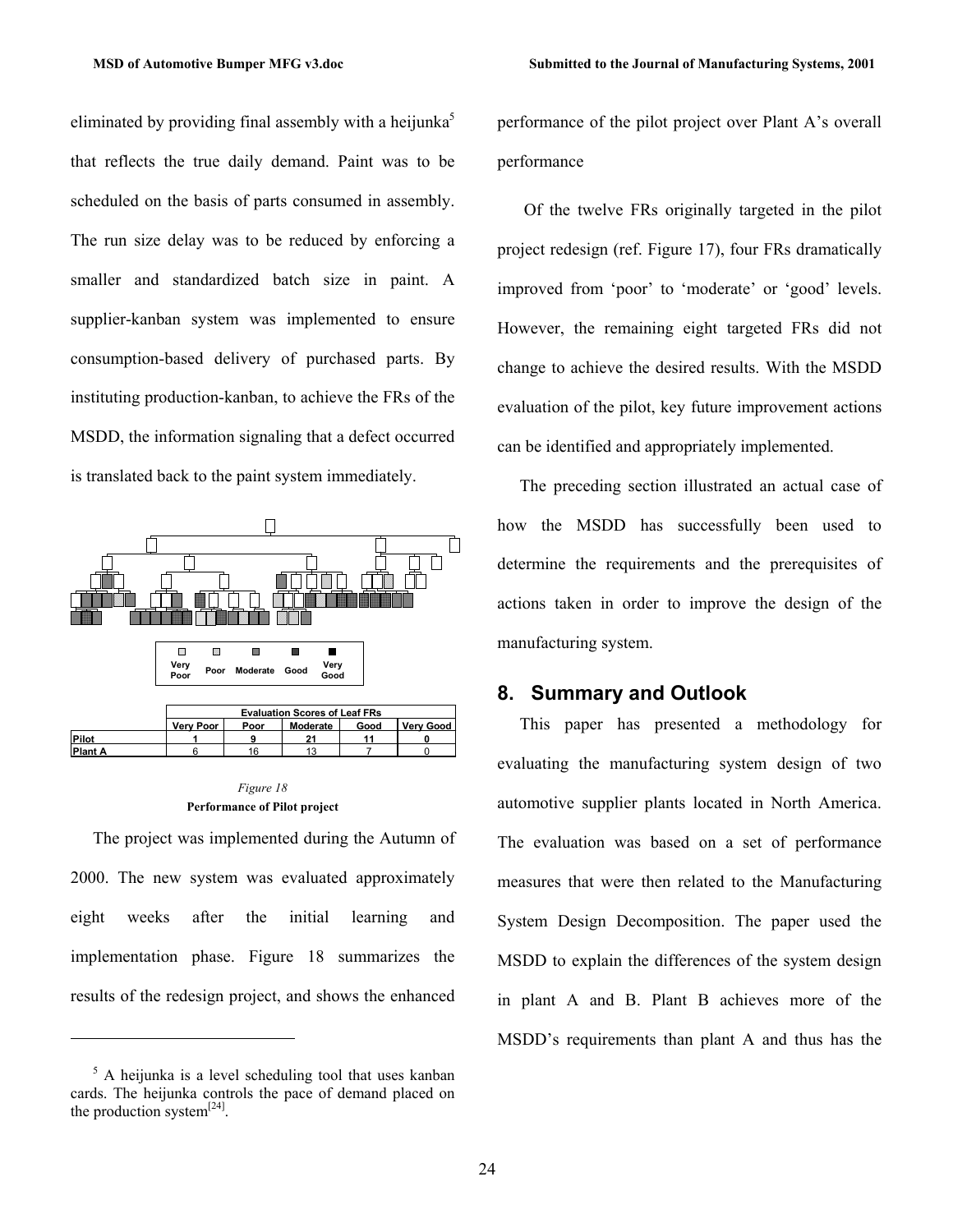better manufacturing system design according to the MSDD.

The superior performance of plant B is a reflection of the superior achievement of the FRs. The system design approach guides the necessary investment to achieve the FRs of a system design. Plant B consistently seeks to achieve its FRs. In contrast, plant A is the result of investment cost-minimization driving the plant design. According to the MSDD, superior performance is the result of achieving the FRs of system design.

#### **References**

- [1] Parnaby, J., *Concept of a Manufacturing System*, International Journal of Production Research, Vol. 17, No. 2, 123-135, 1979.
- [2] Deming, W.E., *The New Economics for Industry, Government, Education*, MIT Center for Advanced Engineering Study, Cambridge, MA, 1993.
- [3] Black, J., *The Design of the Factory with a Future*, McGraw Hill Inc., New York, NY, 1991.
- [4] D. S. Cochran, J. Arinez, J. Duda, J. Linck, *A Decomposition Approach for Manufacturing System Design*, Journal of Manufacturing Systems, 2001.
- [5] D.S. Cochran, *The Design and Control of Manufacturing Systems*, PhD Thesis, Auburn University, 1994.
- [6] G. Chryssolouris*, Manufacturing Systems: Theory and Practice*, Springer-Verlag, New York, 1992.
- [7] B. Wu, *Manufacturing Systems Design and Analysis*, second edition, Chapman and Hall, London, 1992.
- [8] Shingo, S., *A Study of the Toyota Production System*, Productivity Press, Portland, OR., 1989
- [9] Johnson, H.T. and Broms, A, *Profit Beyond Measure: Extraordinary Results through Attention to Work and People*, The Free Press, New York, NY, 2000.
- [10] Ohno, T., *Toyota Production System: Beyond Large-Scale Production*, Productivity Press, Portland, OR, 1988.
- [11] B.J. Carrus, D.S. Cochran, *Application of a Design Methodology for Production Systems*, Proceedings of the 2nd International Conference on Engineering Design and Automation, Maui, Hawaii, August 9-12, 1998.
- [12] Gilgeous, V. and Gilgeous, M., *A Framework for Manufacturing Excellence*, Integrated Manufacturing Systems, September, pp. 33-44, 1999.
- [13] Y. Monden, *Toyota Production System: Practical Approach Production Management*, Industrial Engineering and Management Press, Norcross, GA, 1983
- [14] W. Hopp, M. Spearman, *Factory Physics*, Irwin/McGraw-Hill, Boston, MA, 1996.
- [15] J. Duda, *A Decomposition-Based Approach to Linking Strategy, Performance Measurement, and Manufacturing System Design*, PhD Thesis, Massachusetts Institute of Technology, 2000.
- [16] Hayes, R., Wheelwright, S., *Restoring our Competitive Edge— Competing through Manufacturing*, John Wiley & Sons, 1984.
- [17] N.P. Suh, *The Principles of Design*, New York: Oxford University Press, 1990.
- [18] N.P. Suh, *Axiomatic Design: Advances and Applications*, New York: Oxford University Press, 2001.
- [19] Cochran, D., *The Production System Design and Deployment Framework*, SAE International Automotive Manufacturing Conference, 1999.
- [20] Won, J., Cochran, D., Johnson, H.T., *Rationalizing the Design of the Toyota Production System: A Comparison of Two Approaches*, Proceeding of CIRP International Design Seminar, Stockholm, Sweden, 2001.
- [21] Latzko, W., Saunders, D., *Four Days with Dr. Deming: A Strategy for Modern Methods of Manufacturing*, Addison Wesley Longman Inc., 1995.
- [22] Shewart, W., Deming, W.E., *Statistical Method from the Viewpoint of Quality Control*, Dover Publications, 1990.
- [23] Gilbreth Sr., F., Gilbreth, L., *Applied Motion Study*, Hive Publishing, 1973.
- [24] Monden, Yasuhiro*, Toyota Production System An integrated Approach to Just in Time*, Engineering & Management Press, Norcross, Georgia, 3rd edition, 1998

#### **Biographies**

Prof. David Cochran is an Associate Professor of Mechanical Engineering at MIT. He founded the Production System Design Laboratory, an initiative within the Laboratory for Manufacturing and Productivity, to develop a comprehensive approach for the design and implementation of production systems. He is a tw-o-time recipient of the "Shingo Prize for Manufacturing Excellence." He has taught over 30 manufacturers the implementation and underlying principles of production system design. Dr. Cochran serves on the Board of Directors of the Greater Boston Manufacturing Partnership and the AMA. Prior to joining MIT, Dr. Cochran worked with Ford Motor Company. He holds a Ph.D. and B.S. degrees from Auburn University, and a M.S. degree from the Pennsylvania State University. His email address is: dcochran@mit.edu. Phone:  $++1 - 617 - 2586769$ . Fax:  $++1 - 617 -$ 253 7488.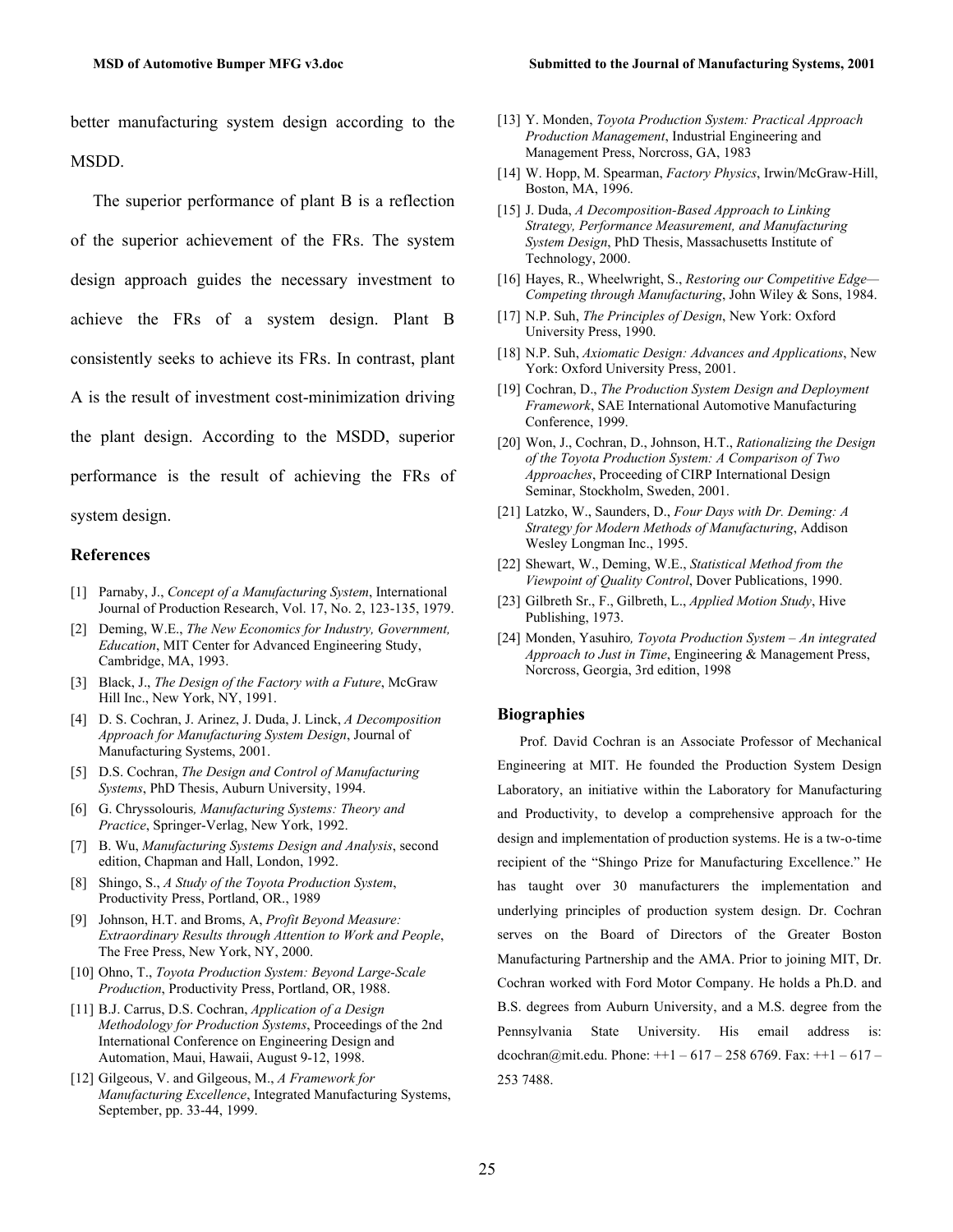Joachim Linck holds a Ph.D. in Mechanical Engineering from the Massachusetts Institute of Technology. He holds a diploma in mechanical engineering from Technical University of Aachen, Germany. Currently, he is working for McKinsey & Company's Operations Practice in Germany. His email address is: linck@alum.mit.edu.

Patrick Neise is a Ph.D. candidate at the Technical University of Munich. He also holds a masters degree from the Mechanical Engineering Department at the Technical University of Munich. His email address is: pneise@web.de.

Jey Won holds a Master of Science from the Mechanical Engineering Department at the Massachusetts Institute of Technology. He holds a B.S. in mechanical engineering from Rutgers University. He is currently working for McKinsey & Company's Production System Design Center in Orange County, California. His email address is: jeywon@alum.mit.edu.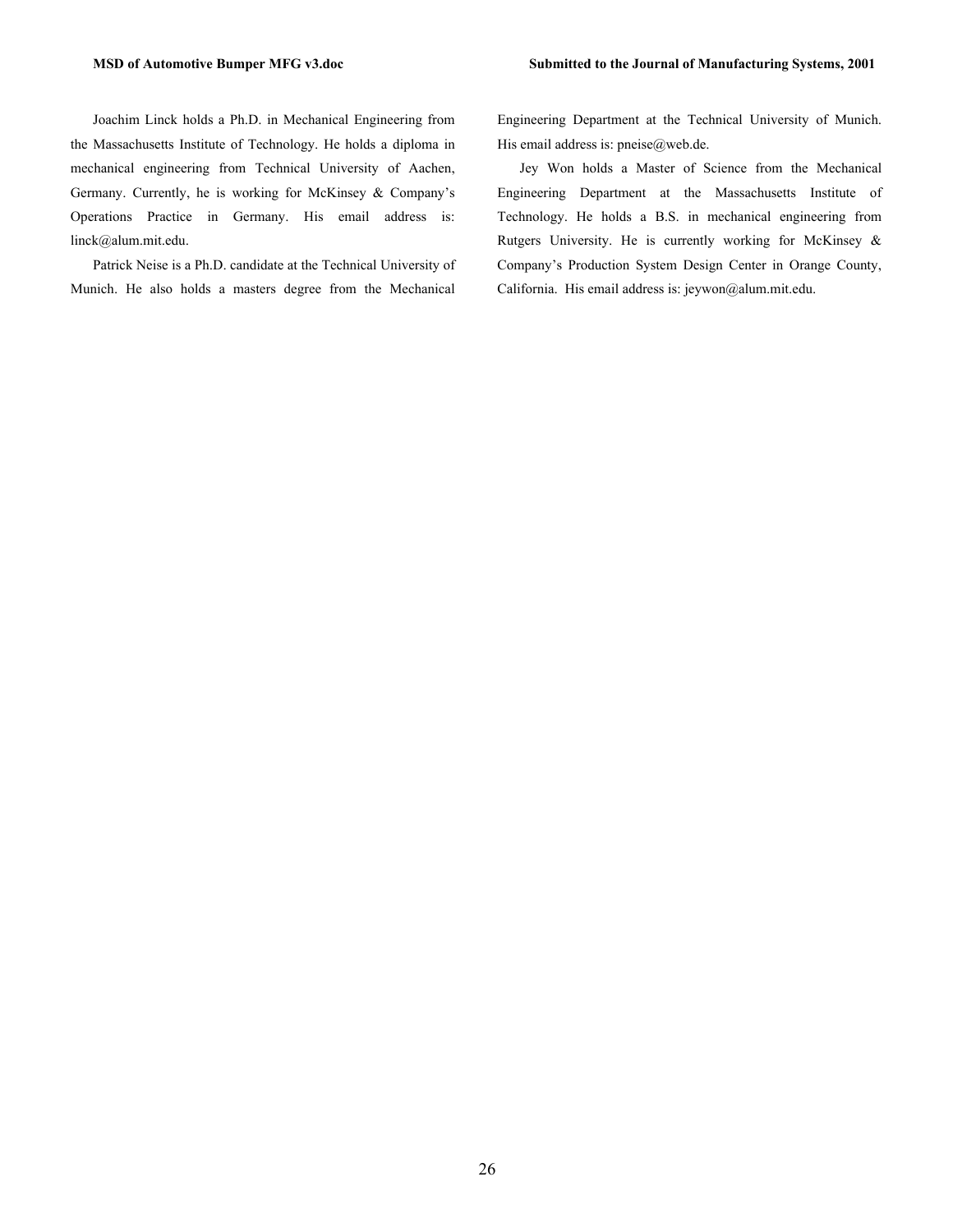**FR-1** Maximize long-term return on Investment

# **Appendix A: The Manufacturing System Design Decomposition (Page 1 of 2)**

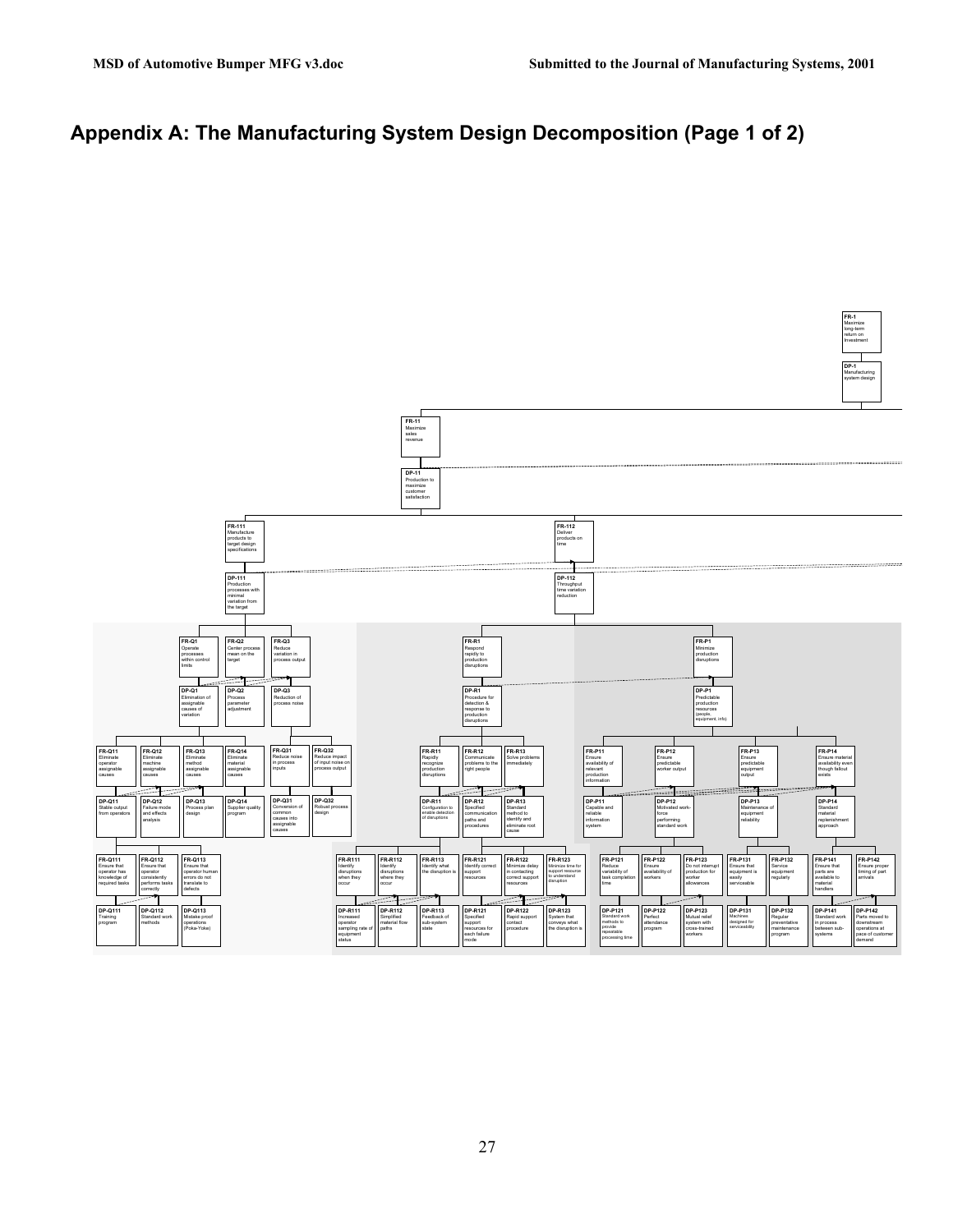parts with different cycle times

operator work content/loops

automatic work content at each station

# **Appendix A: The Manufacturing System Design Decomposition (Page 2 of 2)**

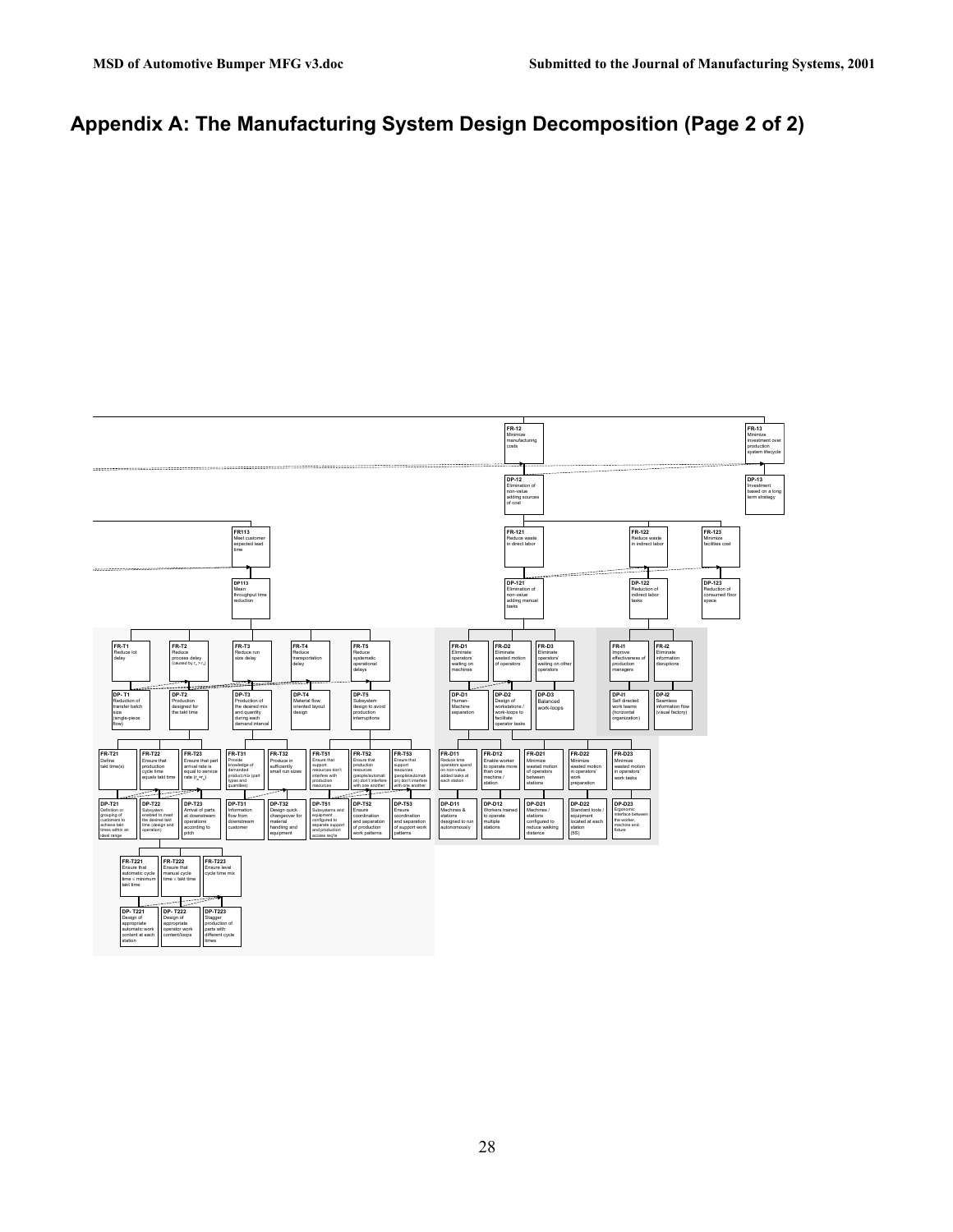## **Appendix B: Method of Data Calculation**

## **Calculation for traditional measures**

#### **Calculation of Leaf FRs Satisfied by each Plant**

Note: Indirect workers include supervisors, relief workers, repair workers, maintenance, scheduling, material handlers, and housekeeping.

For the purposed of Table 1, an FR was considered satisfied if the FR achievement scored at least a 4 of 5 total points.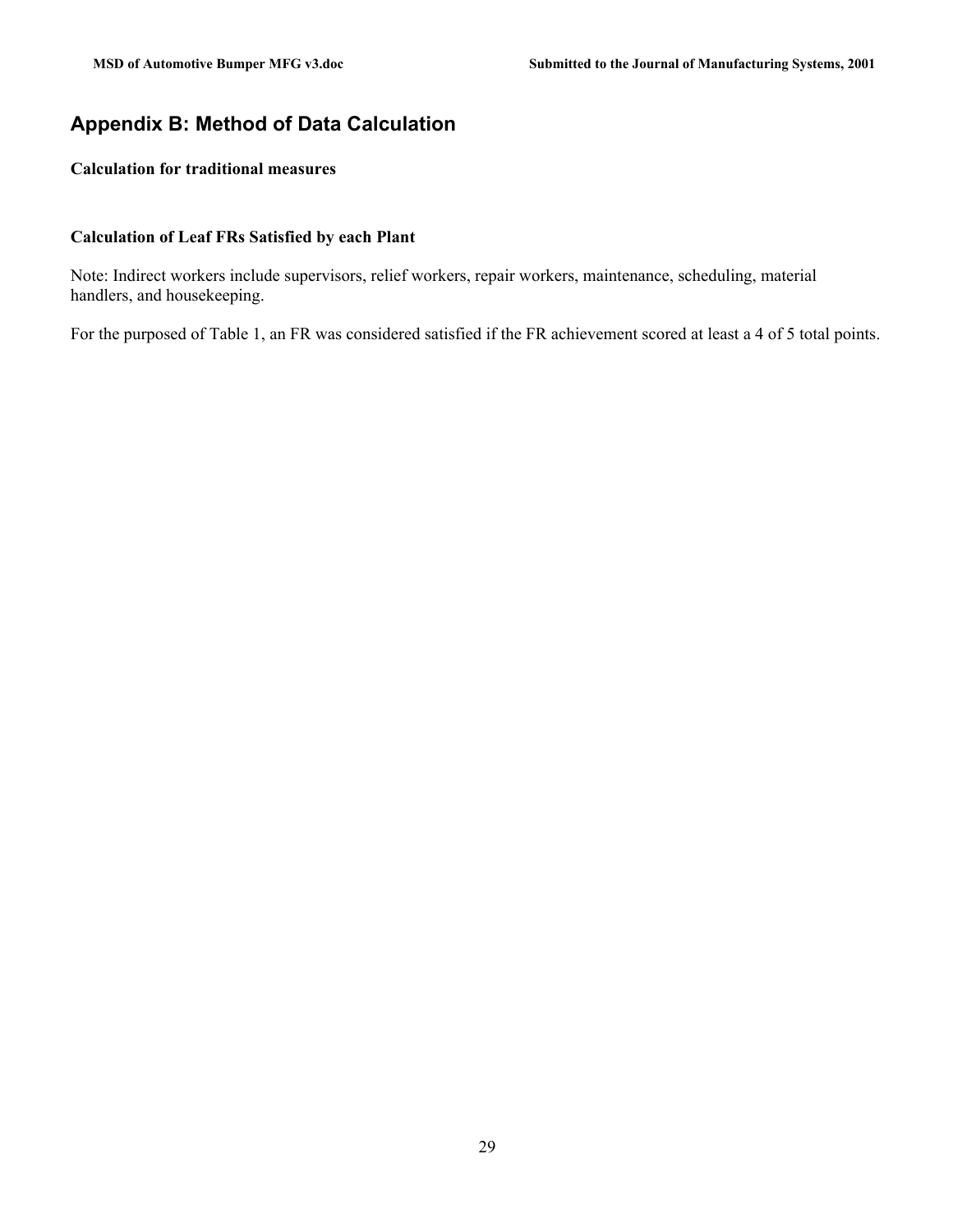Appendix C: MSDD Leaf FR's Satisfied by Plant A and Plant B